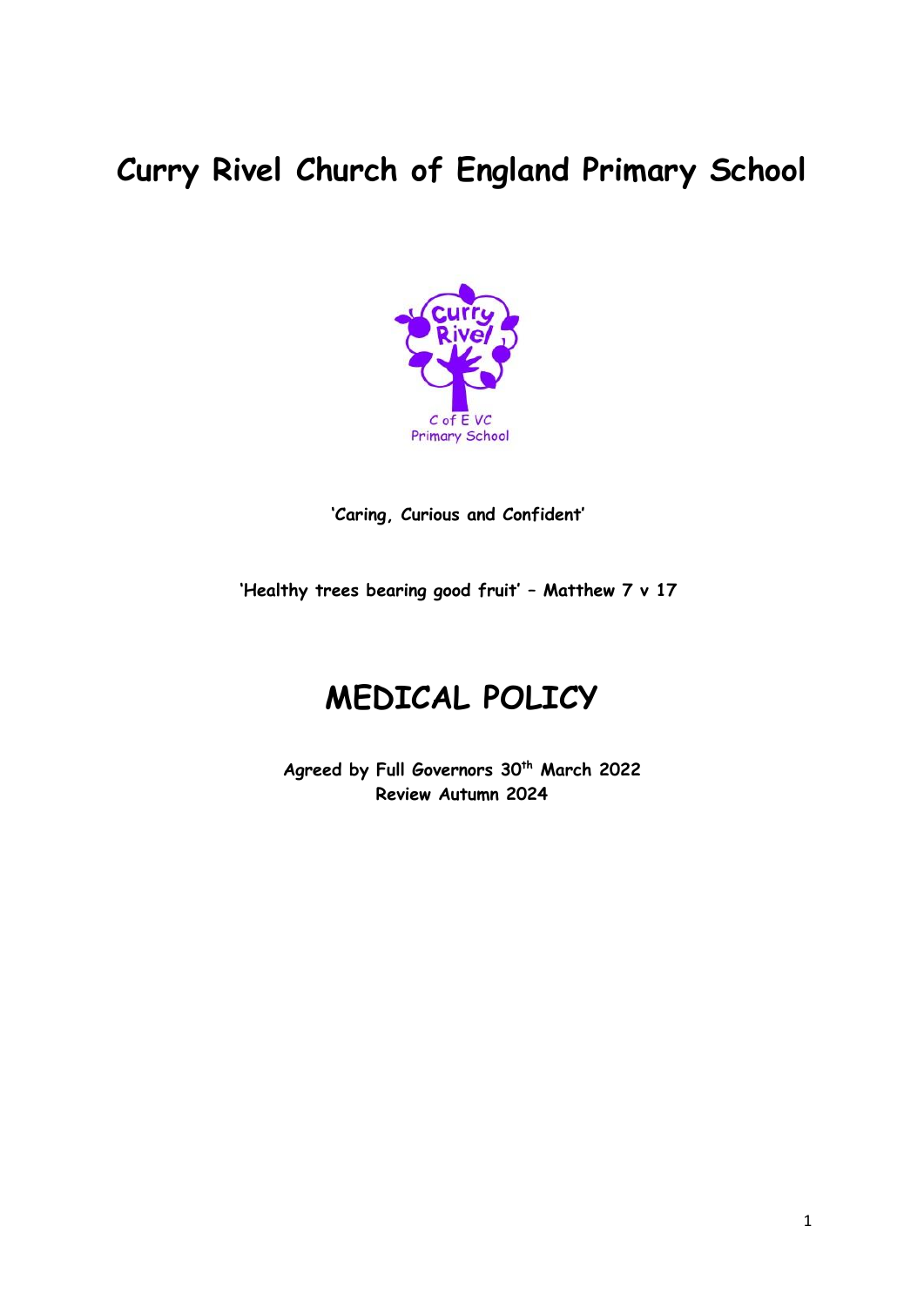#### **Aims**

This policy aims to ensure that:

- All staff, pupils and parents understand how our school will support and welcome pupils with medical conditions
- $\div$  Our pupils with medical conditions are supported to enable them to access the same education and opportunities as other pupils, this includes sporting activities, school trips and residential trips

# **Legislation and statutory responsibilities**

This policy meets the requirements under **Section 100 of the Children and Families Act 2014,** [http://www.legislation.gov.uk/ukpga/2014/6/section/100/enacted,](http://www.legislation.gov.uk/ukpga/2014/6/section/100/enacted) which places a duty on the governing body to make arrangements for supporting pupils at their school with medical conditions.

This policy is also based on the Department of Education's statutory guidance: Supporting pupils at school with medical conditions. [https://www.gov.uk/government/publications/supporting](https://www.gov.uk/government/publications/supporting-pupils-at-school-with-medical-conditions--3)[pupils-at-school-with-medical-conditions--3](https://www.gov.uk/government/publications/supporting-pupils-at-school-with-medical-conditions--3)

#### **Roles and responsibilities:**

#### **Governors**

Our governing body has the responsibility of making arrangements to support pupils with medical needs. The governing body will ensure that staff have received appropriate training and are competent to support children with medical conditions.

# **Headteacher**

The headteacher will:

- Ensure that staff are aware of this policy and understand their roles within it
- $\cdot$  Ensure the school is inclusive and welcoming and that the medical conditions policy is in line with local and national guidance and policy frameworks
- $\div$  Ensure the policy is put into action and that every aspect of the policy is maintained
- $\cdot$  Ensure that there is an appropriate number of staff who are trained to implement this policy and deliver all individual healthcare plans (IHCPs)
- \* Take overall responsibility for development of Individual Health Care Plans
- $\cdot$  Make sure that school staff are appropriately insured to support pupils with medical needs
- $\div$  Contact the school nurse / medical professionals in the case of any pupil who has a medical condition that requires in school support
- Ensure that systems are in place for obtaining information about a child's medical needs and that this information is kept up to date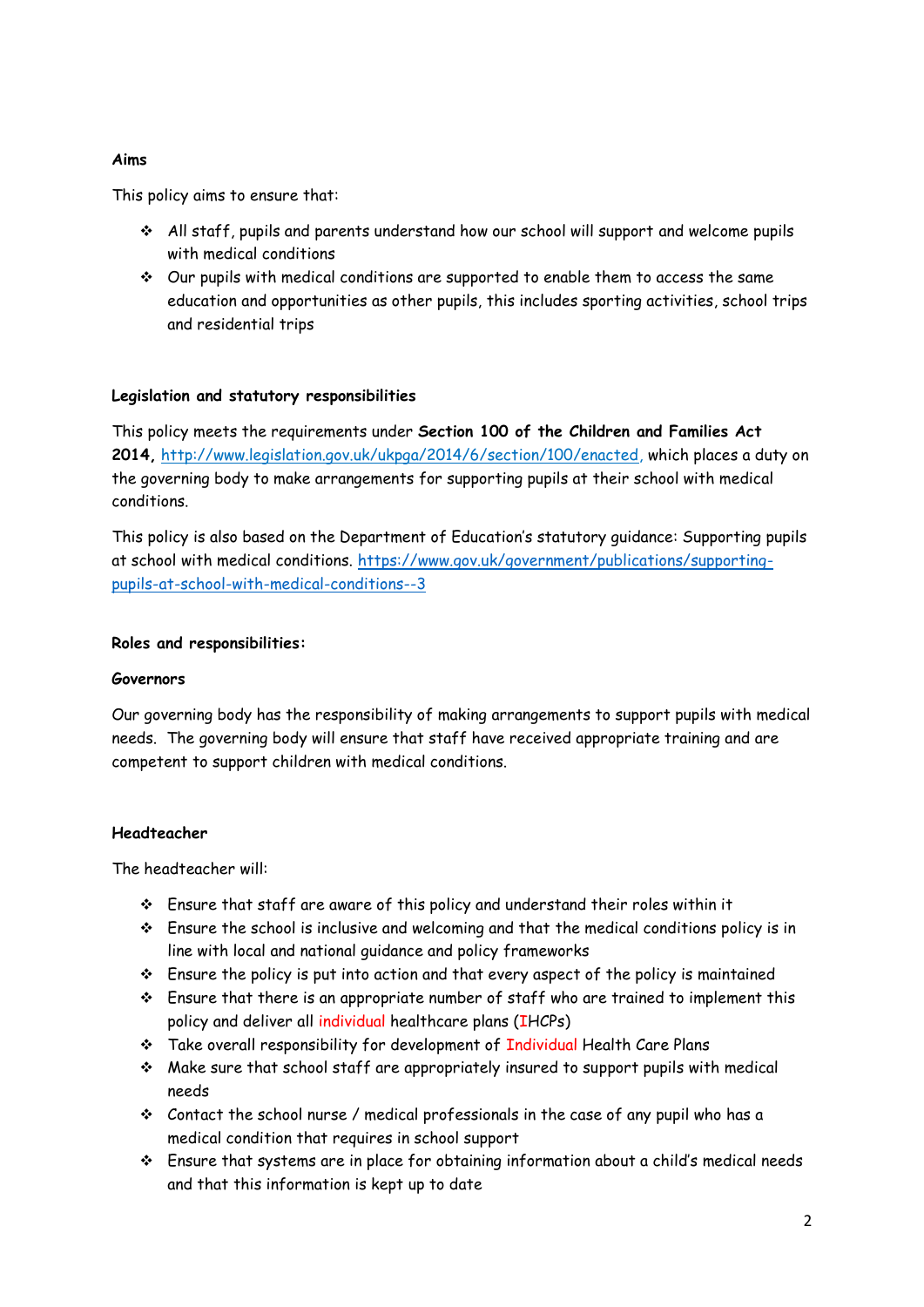- Assess the training and development needs of staff and arrange for them to be met
- Ensure risk assessments are completed for school visits and other activities outside of the normal school curriculum
- Monitor and review the policy annually

# **Staff**

# **There is no legal duty, requiring school staff to administer medication. This is a voluntary role.**

Supporting pupils with medical needs during the school day is not the sole responsibility of one person. Any member of staff could be asked to provide support to pupils with medical needs, although they will not be required to do so. This also includes the administration of medicines.

# **All staff have the responsibility to:**

- Be aware of the potential triggers, signs and symptoms of common medical conditions and know what to do in an emergency
- Understand the school's medical condition policy
- Know which children in their care have a medical condition and be familiar with the content of the pupil's healthcare plan
- Allow all children to have immediate access to their emergency medication
- Maintain effective communication with parents and carers including informing them if their child has been unwell in school
- Be aware of children with medical conditions who may be experiencing bullying or negative comments and know that these children will require extra social support
- Understand the common medical conditions and the impact it can have on children

All staff know what action to take in the event of a medical emergency. This includes:

- How to contact emergency services and what information to give
- Who to contact within the school

If a child needs to be taken to hospital, a member of staff will accompany them and stay with them until a parent arrives. The school tries to ensure that the staff member will be one the child knows but this may not always be possible.

# **SENDCo:**

- Monitoring of healthcare plans
- Support the head teacher in keeping the medical conditions policy updated
- Take part in transition of medical information between schools at times of change and transition
- Monitor class medical folders, class medical bags and medication expiry dates
- Maintain whole school lists and medical needs posters, ensuring that consent it given for the information to be displayed. This ensures that responsibilities relating to GDPR are met.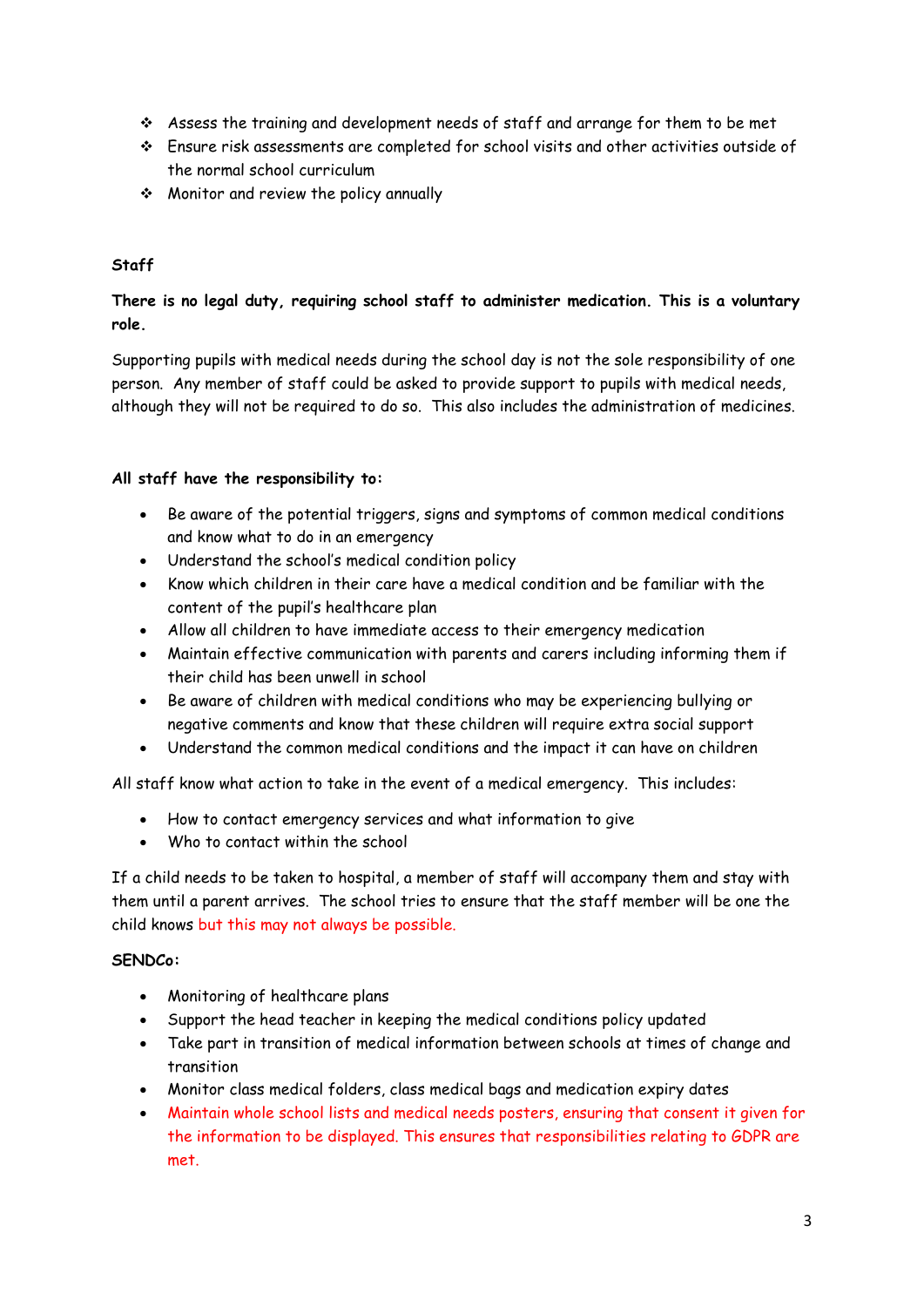# **Parents**

Parents will:

- Provide the school with up-to-date and accurate information about their child's medical needs
- \* Be involved in the writing and review of their child's Individual Health Care Plans
- $\div$  Carry out any action they have agreed to as part of the implementation of the Individual Health Care Plans such as, providing medicines and equipment
- Ensure consent forms for long term medication is updated annually (Epipens, inhalers)
- Provide an in date inhaler for children who have asthma.
- Give consent for the administration of medication
- Ensure medication is correctly labelled and clearly shows the name of the child, date prescribed, expiry date and dosage
- Ensure that any medication that is provided to school is in date.
- Inform the school as soon as possible of any short and/or long term changes to medical needs.
- Attend meetings as necessary to ensure that medical needs are understood and met in the school environment.

# **Pupils**

Pupils should be fully involved in discussions about their medical support needs and contribute as much as possible to the development of their Individual Health Care Plans.

# **Healthcare Professionals**

Health Care Professionals will inform the school when a pupil has been identified as having a medical condition that will require support in school

Healthcare Professionals, such as GPs and paediatricians, will liaise with the school nurse and health visitors updating them of any pupils identified as having a medical condition.

# **Equal Opportunities**

At Curry Rivel School, we are clear about the need to actively support pupils with medical conditions to participate in school trips, visits, sporting activities, and not prevent them from doing so.

As a school, we will consider what reasonable adjustments need to be made to enable these pupils to participate fully and safely.

Risk assessments are carried out so that planning arrangements take account of any steps needed to endure that pupils with medical needs are included. In doing so. Pupils, their parents and any relevant healthcare professionals will be consulted.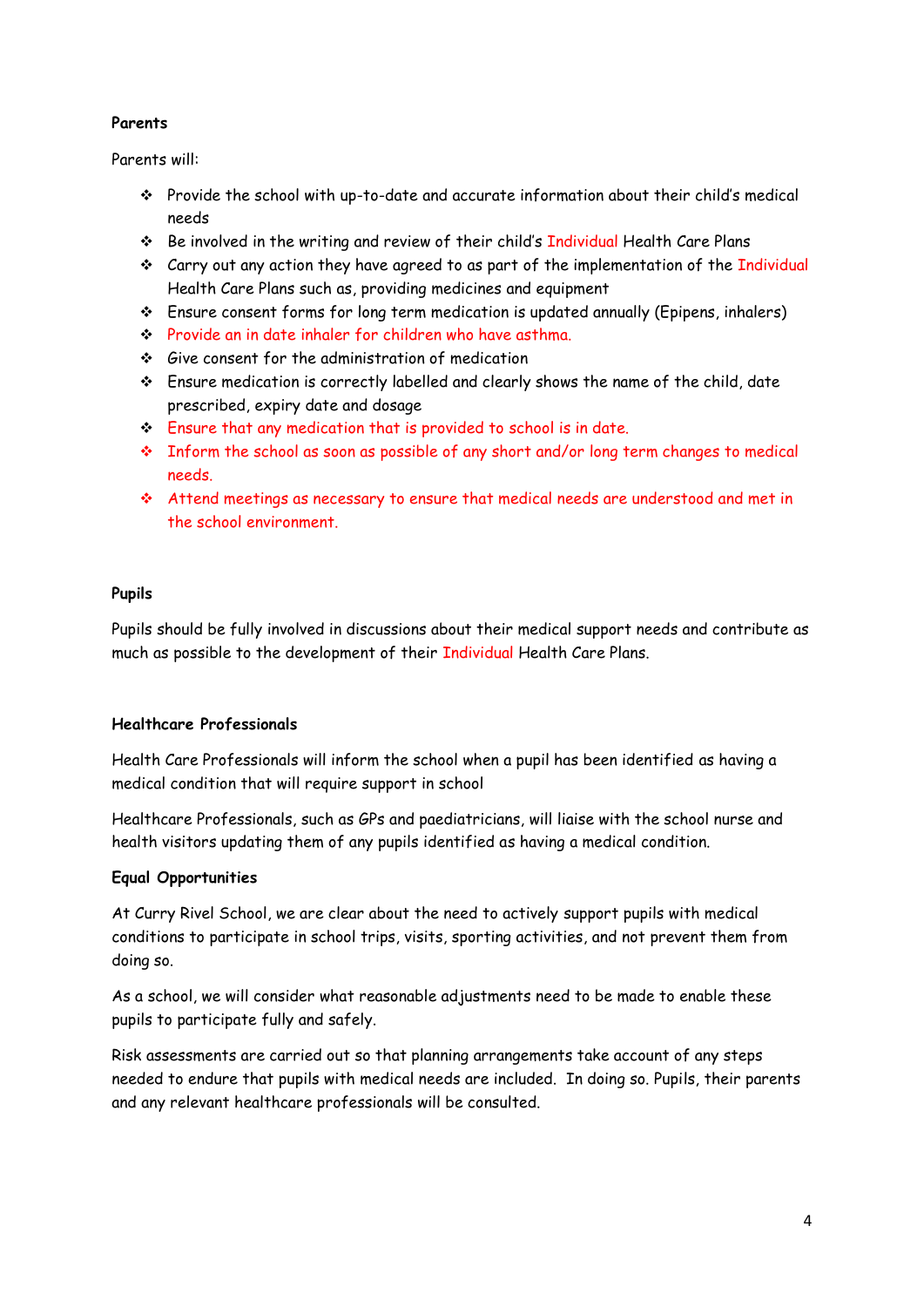#### **Short Term Medical Needs**

During their time in school, many pupils will need to take medication. Generally, this will be for a short period, to finish a course of antibiotics or apply a lotion. Medication should only be given in school when essential. We will always ensure that two members of staff are present when a child is given any form of medication. Both staff are required to sign an administration of medication form. Parents/Carers are required to complete a request for school to administer medication form. At no stage should children be given the medication to administer without supervision.

#### **Non-Prescription Medication**

Staff should generally not give non-prescribed medication to pupils. They may not know whether the pupil has taken a previous dose or whether the medication may react with other medication being taken. **Primary school children should NEVER be given aspirin, unless prescribed by a doctor.**

Children will not be given paracetamol or ibuprofen as their primary cause is to control a raised temperature, for which a child should be at home.

Medication is never be administered without first checking expiry date, maximum dosages and when the previous dose was taken

# **Long Term Medical Needs**

It is important for the school to have accurate information about the medical condition of any pupil with long-term medical needs. If a pupil's medical needs are inadequately supported this can have significant impact on a pupil's progress and attainment and /may lead to emotional and behavioural problems. The school therefore needs to know about any medical needs **before** a child starts school, or immediately should a child develop a condition. For pupils who attend hospital appointments on a regular basis, special arrangements may also be necessary. It is at this stage that an individual Health Care Plan for these pupils should be drawn up (page 12 & 13). This should be involve the school, parents and relevant health professionals. This can include:

- Details of pupil's condition
- Special requirements such as, dietary needs
- Medication and any side effects
- What to do and who to contact in an emergency
- $\div$  The role the school can play

# **Being informed that a pupil has a medical need**

When we are informed that a pupil has a medical need, the following process will be followed to decide whether the pupil requires a Health Care Plan. The school will make every effort to ensure that arrangements are in place within 2 weeks.

a) Parent or healthcare professional informs the school that the child has: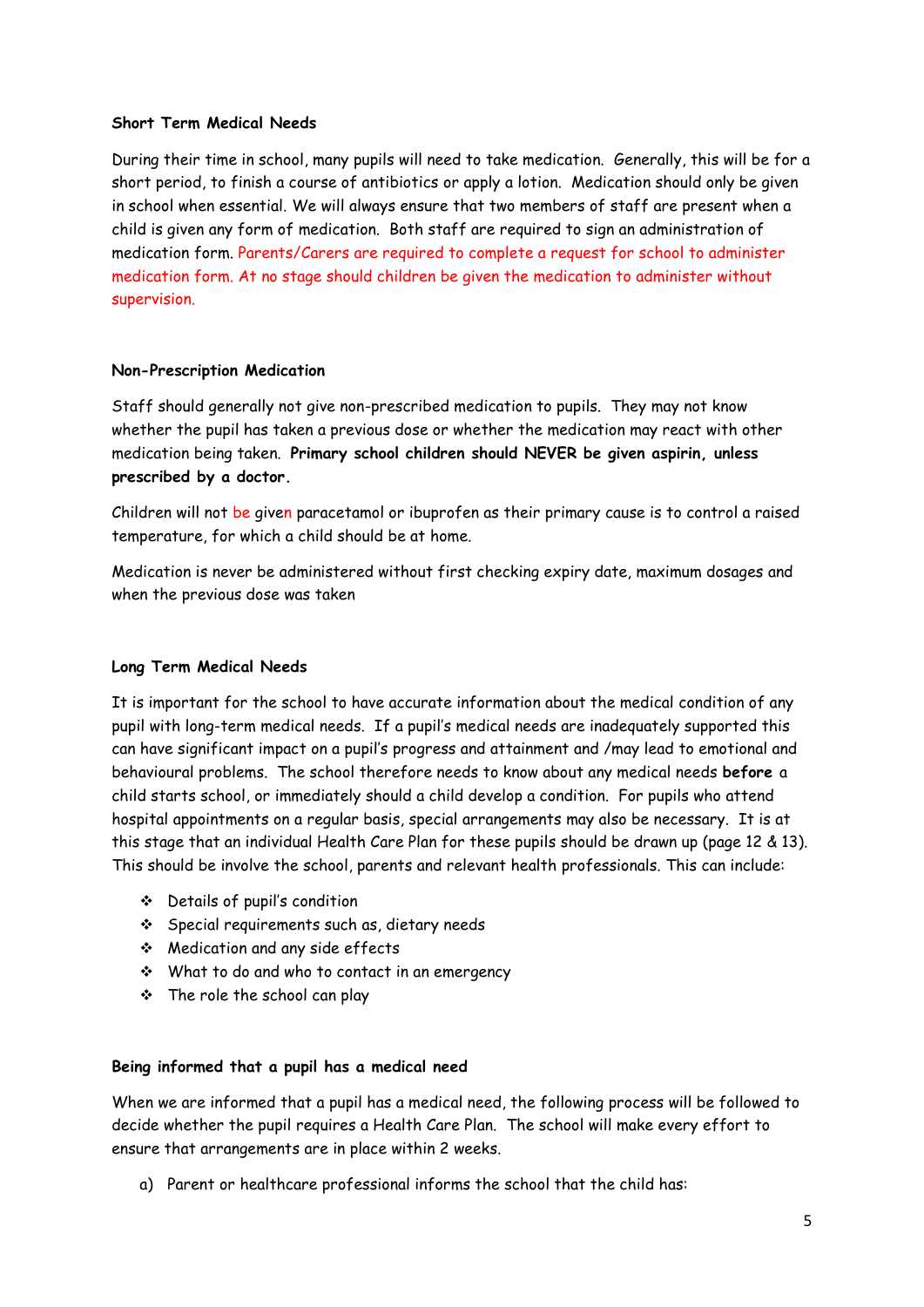- a short term illness
- has a new diagnosis
- is due to return to school after a long term illness
- b) Office staff will inform the relevant staff / SENDCo
- c) The SENDCo or other relevant senior member of staff will arrange a meeting to discuss the child's needs
- d) The school will hold a meeting with the following people to discuss and agree on the need for an Health Care Plan
	- Key school staff
	- The child and parents
	- This may include relevant healthcare professionals
- e) Develop an Individual Health Care Plan
- f) Identify school staff training needs and organise training
- g) Healthcare professionals will deliver training and sign off school staff as 'competent' with an agreed review date
- h) Implement the Individual Health Care Plan and circulate to all relevant staff
- i) Provide information to the whole school staff on the medical notice board and relevant lists/posters.
- j) Review the Health Care Plan annually or when the child's condition changes

# **Health Care Plans**

The head teacher has overall responsibility for the development of Individual Health Care Plans for pupils with medical needs. Plans are reviewed at least annually or earlier if there is evidence that the pupil's needs have changed. Curry Rivel uses Individual Health Care Plans to record important details about individual children's medical needs at school, their triggers, signs, symptoms, medication and other treatments. Health Care Plans are issued for completion by parents/carers of children with long-term medical conditions

Plans will be developed with the pupil's best interest in mind and will set out:

- What needs to be done
- When
- By whom

Not all pupils with a medical condition will require an Individual Health Care Plan. It will be agreed with health care professionals and the parents when a Health Care Plan would be inappropriate or disproportionate. This will be based on evidence. If there is not a consensus, then the head teacher will make the final decision.

The school, parents and healthcare professionals, who can best advice on the pupil's specific needs, will draw up plans. The pupil will be involved wherever appropriate.

The level of detail will depend on the level of complexity of the child's condition and how much support is required.

The Health Care Plan focuses on all the important issues:

Daily care needs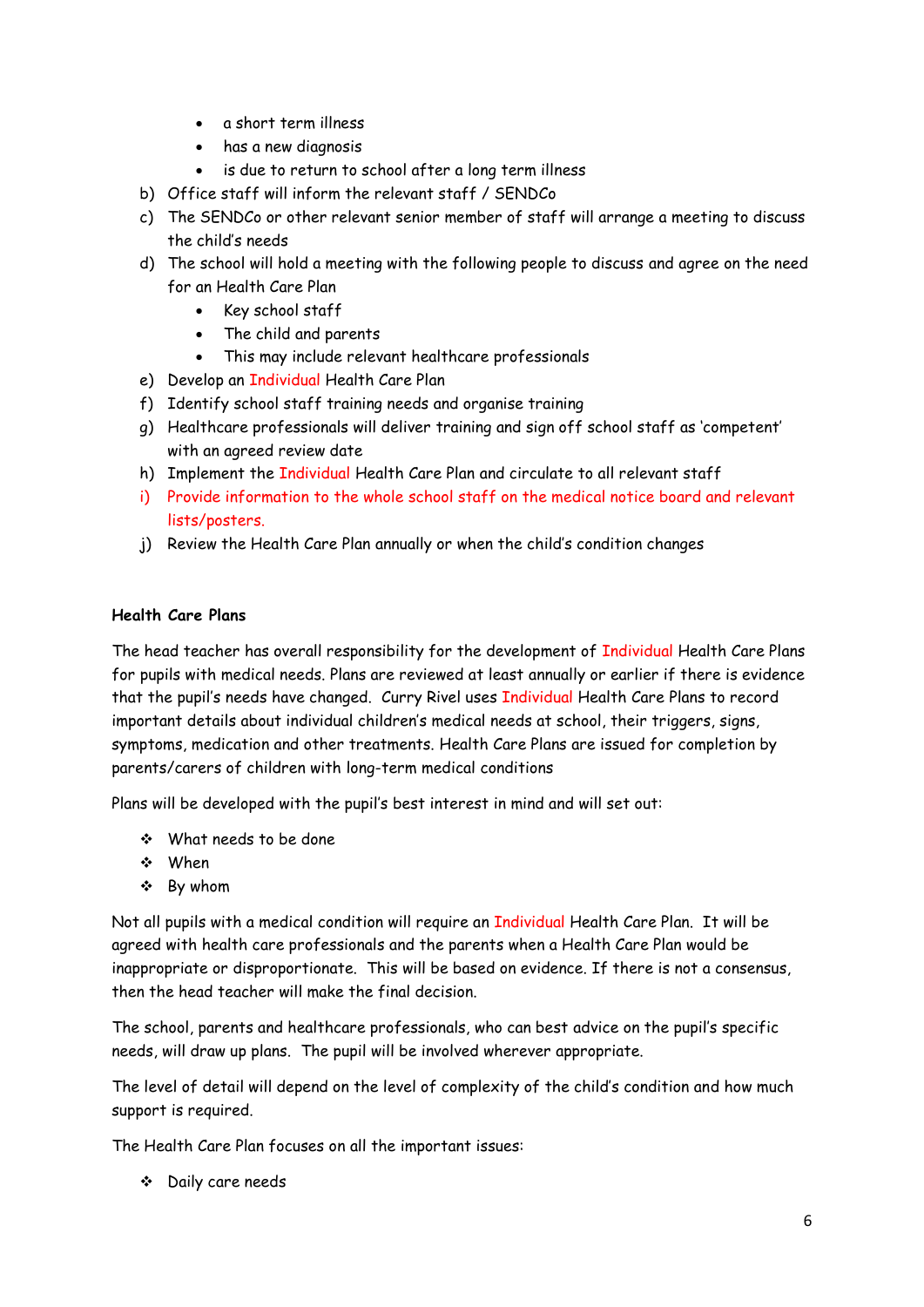- Emergency and precautionary procedures
- Medication
- Food management
- Staff training
- Consent, agreement and review date

# **Managing Medicines**

Prescription medicines will be administered at school:

- When it would be detrimental to the pupil's health or school attendance not to do so
- Where we have parents' written consent

# **Pupils under 16 will not be given medicine containing aspirin unless prescribed by a doctor**

Anyone giving a pupil any medication MUST first check maximum dosages and when the previous dosage was taken. Parents will always be informed.

Our school will only accept prescribed medicines that are:

- $\cdot$  In date
- Labelled
- $\cdot \cdot$  Provided in the original container, as dispensed by the pharmacist, and include instructions for administration, dosage and storage

All medicines will be stored safely. Pupils will be informed about where their medicines are at all times and be able to access them immediately. Medicines and equipment such as, asthma inhalers, blood glucose testing meters and adrenaline pens will always be readily available to pupil's and not locked away.

Medicines will be returned to parents daily or when no longer needed. Parents will be responsible for the safe disposal of medication.

# **Refusing Medication**

If a pupil refuses to take their medication, school staff **WILL NOT** force them to do so. The school will inform the child's parent immediately. It may be necessary for the school to call the emergency services.

# **Other circumstances when we may need to make special arrangements for pupils with medical needs**

# **School Trips**

As a school, we encourage all pupils with medical needs to participate in school trips, wherever it is safe to do so. Sometimes we may need to take additional safety measures for outside visits. Arrangements for taking medication will need to be taken into consideration. Supervising staff will always be aware of any medical needs and relevant emergency procedures. Our green medical bags MUST be taken on all trips.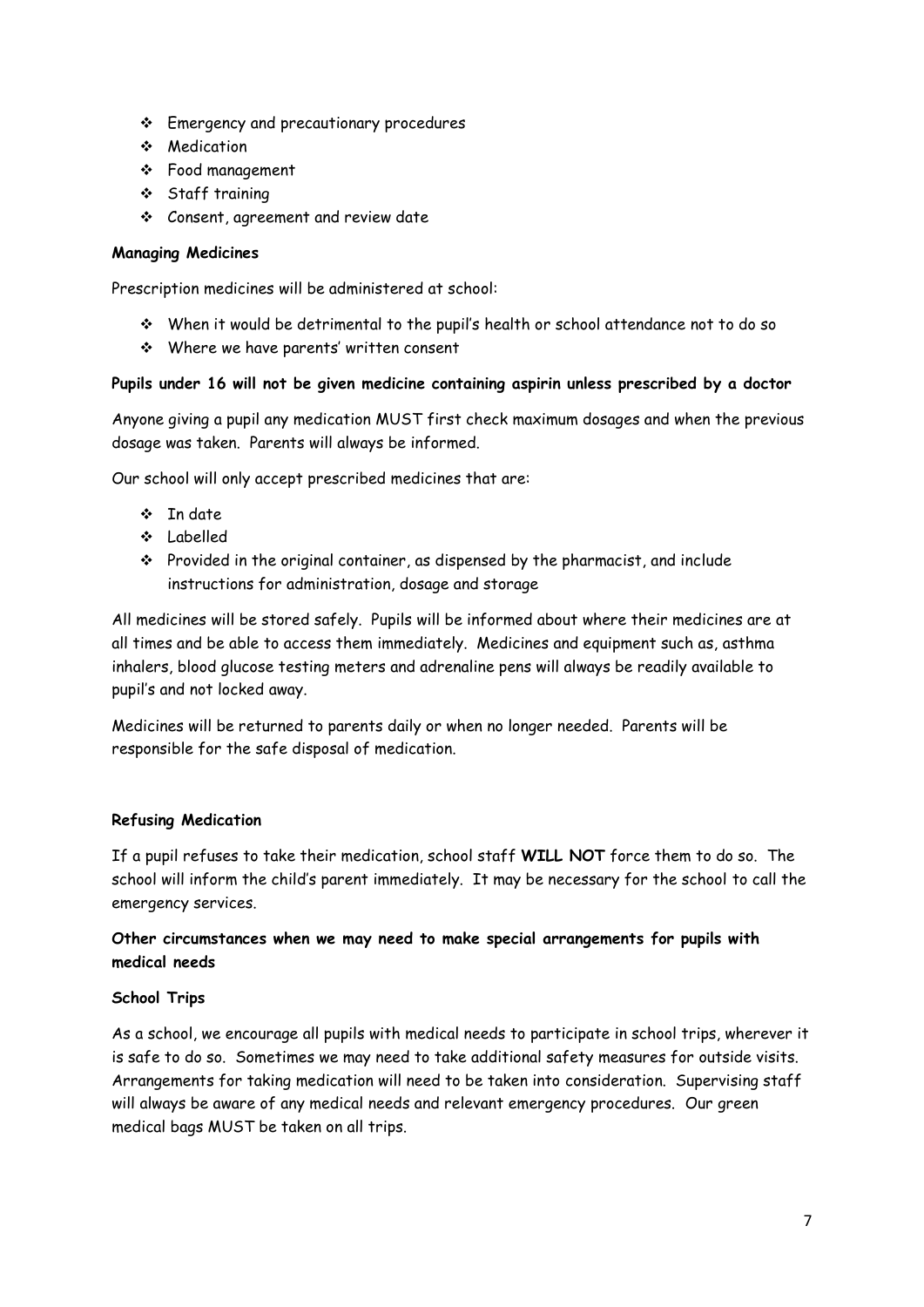#### **Sporting Activities**

Most pupils with medical conditions will be able to participate in extra-curricular sports and PE lessons. Physical activity can benefit their overall, social, mental and physical health and wellbeing. Restrictions on a pupil's ability to participate in physical activities MUST be included in their individual Health Care Plans.

Some pupils may need to take precautionary measures before / during exercise. They may need to have immediate access to their medication (asthma, anaphylactic medication). Our green medical bags MUST be taken out for all PE and swimming lessons. Teachers supervising sporting activities MUST be aware of relevant medical conditions and emergency procedures, particularly after school clubs and sporting fixtures that may be off site.

#### **Dealing with Medicines Safely**

Some medicines may be harmful to anyone for whom they are not prescribed. When we agree to administer any type of medication, we have a duty to ensure that the risks to the health of others are properly considered. This responsibility comes under the Control of Substances Hazardous to Health Regulations 1994 (COSHH).

# **Storing Medication**

As a school, we will not store large quantities of medication. All medicines MUST be stored correctly (in a cupboard, medical bag or fridge) and not accessible to children.

When the school stores medicines, staff should ensure that the supplied container is labelled with the name of the pupil, the name and dose of the medication and the frequency of administration. The head teacher is responsible for making sure that medicines are stored safely. Pupils should know where their own medication is stored. A few medicines such as, asthma inhalers and epipens MUST be readily available to pupils, these are to be stored in the appropriate green medical bag (every class has an individual green medical bag) these MUST NOT be locked away. Medication expiry dates are regularly checked and a member of staff will return any out-of-date medication to parents / carers.

# **Infection Control and Hygiene**

All staff should be familiar with normal precautions for avoiding infection and must therefore follow basic hygiene procedures. Staff should have access to protective disposable gloves and take care when dealing with spillages of blood or other body fluids and disposing of dressings or equipment.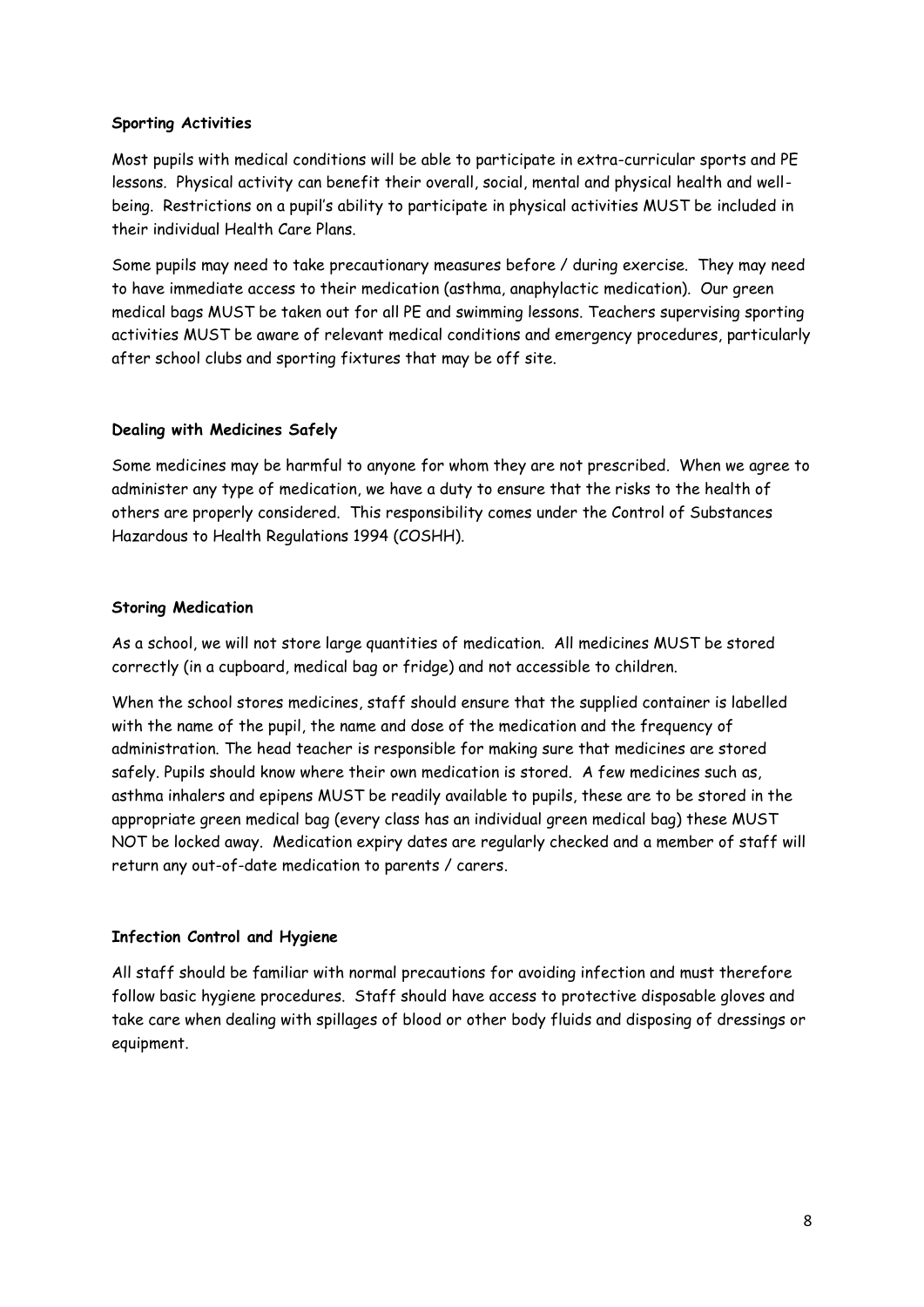# **Pupils managing their own needs**

Some older pupils may be competent to take responsibility for managing their own medicines and procedures. This will be discussed with parents, head teacher and any discussion will be recorded in their Individual Health Care Plan.

Staff MUST NOT force any pupil to take a medicine or carry out a necessary procedure if they refuse, but will follow the procedure agreed in the Health Care Plan an inform parents so that an alternative option can be considered.

# **Unacceptable Practice**

Staff should use their discretion and judge each case individually with reference to the pupil's Health Care Plan, but it is not acceptable to:

- $\cdot$  Prevent pupils from easily accessing medication, and administering their medication when and where necessary
- $\cdot$  Assume that every pupil with the same condition requires the same treatment
- $\cdot$  Ignore the views of the pupil or their parents
- Ignore medical evidence or opinion (this can be challenged)
- Send children with medical needs home frequently for reasons relating to their medical conditional or prevent them from staying for normal school activities, including lunch, unless specified in their Health Care Plan
- $\cdot \cdot$  If the pupil becomes ill, send them to the office or medical room unaccompanied
- Prevent pupils from drinking, eating or going to the toilet whenever they need to in order to manage their medical condition effectively
- $\cdot$  Prevent pupils from participating, or create barriers to pupils participating in any aspect of school life, including school trips, e.g by requiring parents to accompany their child

# **Emergency Procedures**

Staff will follow the school's normal emergency procedures (calling 999). All pupils' Health Care Plans will clearly set out what constitutes an emergency and will explain what to do. Guidance on calling and ambulance is set out in template 3

If a pupil needs to be taken to hospital, staff will stay with the pupil until their parents/ carer arrives, or accompany the pupil to hospital by ambulance. This should only be carried out if another member of staff accompanies the casualty and driver, and the car driver holds public liability vehicle insurance.

# **Training**

All staff who are responsible for supporting pupils with medical needs will receive suitable training to do so.

- Training will be sufficient to ensure that staff are competent and have confidence in their ability to support the pupils
- Fulfil the requirements in their Health Care Plan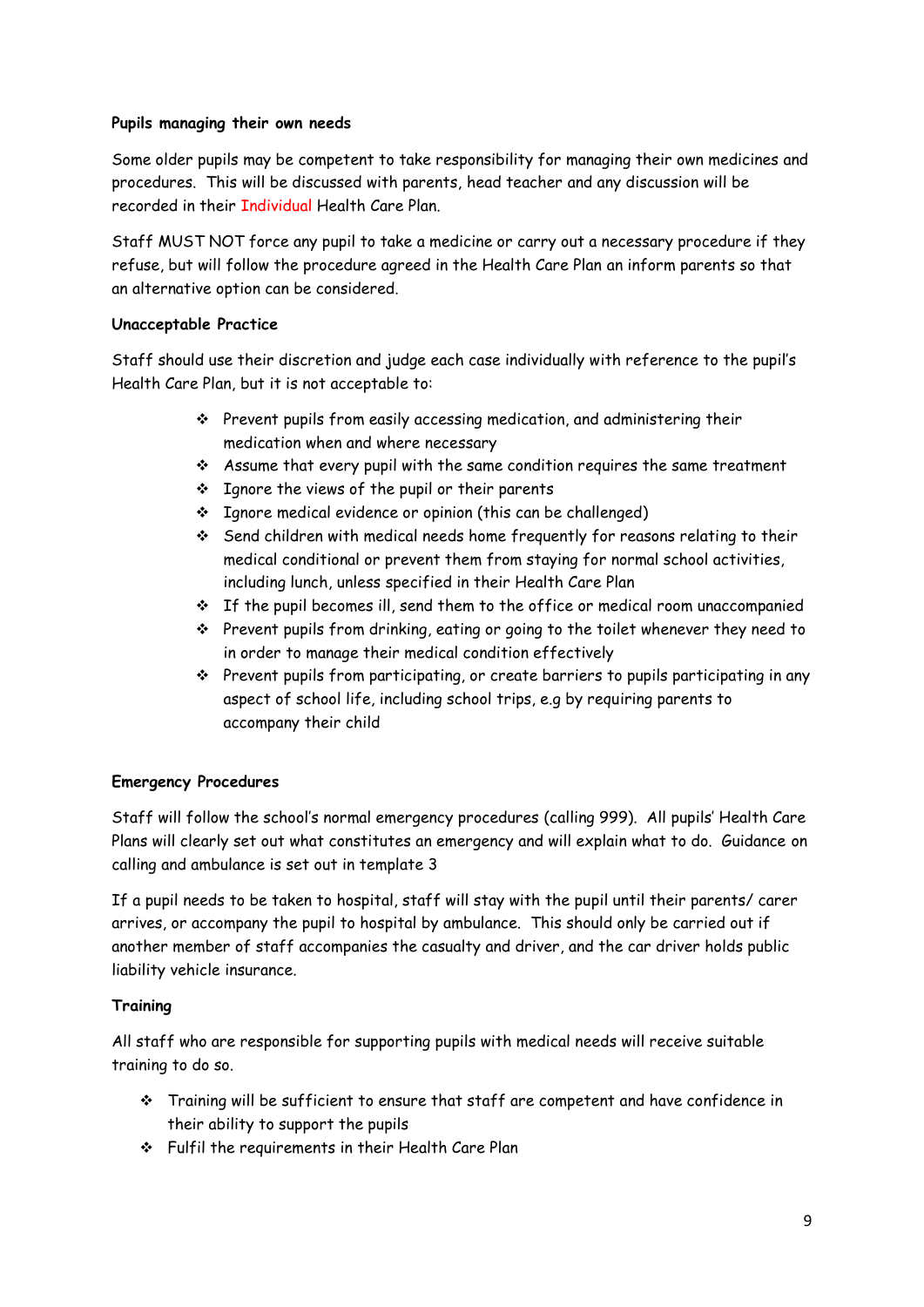Help staff to have an understanding of the specific medical needs they are being asked to deal with, their implications and preventative measures

All staff will receive training so that they are aware of this policy and understand their role in implementing it, for example, with preventative and emergency measures so they can recognise and act quickly when a problem occurs. This will be provided for new staff during their induction.

#### **Record Keeping**

Data collection forms will be securely storage in the school office.

Parents and carers are asked if their children have any health conditions or health issues on an annual basis. Parents and carers of new pupils will be asked to provide this information when their children started at school. Parents and carers are encouraged to update medical information at any time changes occur.

The governing body will:

- Ensure that written records are kept of all medicine administered to pupils
- Parents will be informed if their child has been unwell during the school day
- $\div$  IHCPs are kept in a readily accessible place which all staff are aware of

Information will be displayed on the medical board in the staff room. This is to ensure that all staff are aware of medical needs of all pupils and are able to respond in an emergency situation. Consent is given from parents/carers before this information is displayed.

Information to be displayed – Name, class, medical condition and emergency treatment

Who – Children with specific medical conditions

Reason – To increase awareness of all staff of children with medical conditions and ensure that appropriate and timely emergency medical treatment can be given when needed.

Consent – Consent will always be requested from parents before the information is displayed. Parents can ask for their child's name to be removed from the relevant list at any stage.

Display – Staffroom medical board, only accessed by school staff

# **Liability and Indemnity**

The governing body will ensure that the appropriate level of insurance is in place and appropriately reflects the school's level of risk.

The LA fully indemnifies its staff against claims for alleged negligence providing they are acting within the scope of their employment, have been provided with adequate training and are following the LA's guidelines for the purposes of indemnity. The administration of medicines falls within this definition; hence, staff can be re-assured about the protection their employer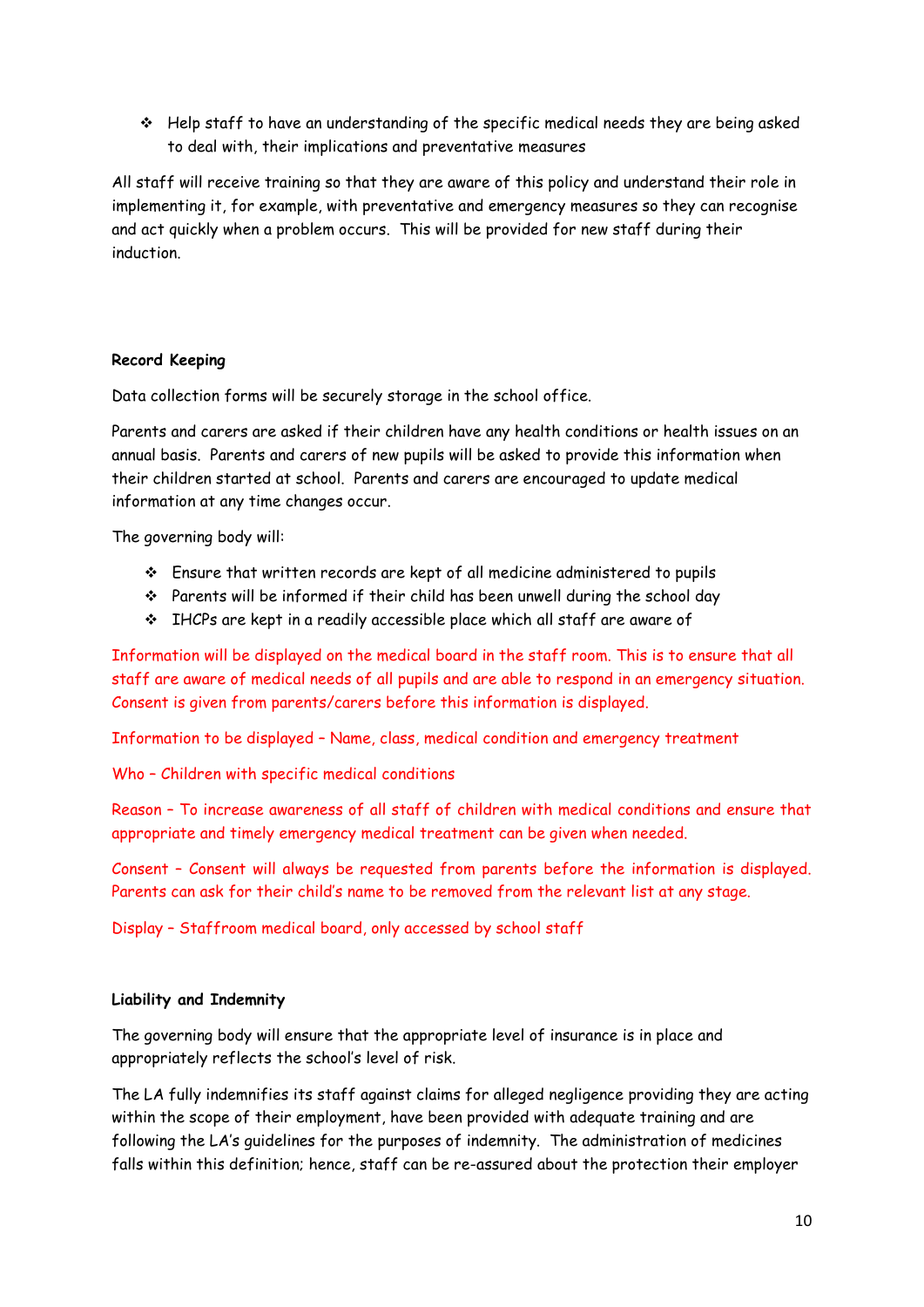provides. The indemnity would cover the consequences that may arise if an incorrect dose is inadvertently given or where the administration is overlooked. In practice, indemnity means that the LA and not the employee will meet the cost of damages should a claim for negligence be successful. It is very rare for school staff to be sued for negligence instead an action will usually be between the parents and the employer.

#### **Queries, Concerns and Complaints**

Parents with a query, concern or complaint about their child's medical condition should discuss these directly with the SENDCo in the first instance. If the SENDCo cannot resolve the matter, they will direct parents to the head teacher, who will then follow the school's complaints procedure.

#### **Monitoring Arrangements**

This policy will be reviewed and approved by the governing body every 2 years.

#### **Links to other policies**

- **Accessibility plan**
- **Complaints**
- **Equality**
- **Health and safety**
- **Safeguarding**
- **SEND policy and information report**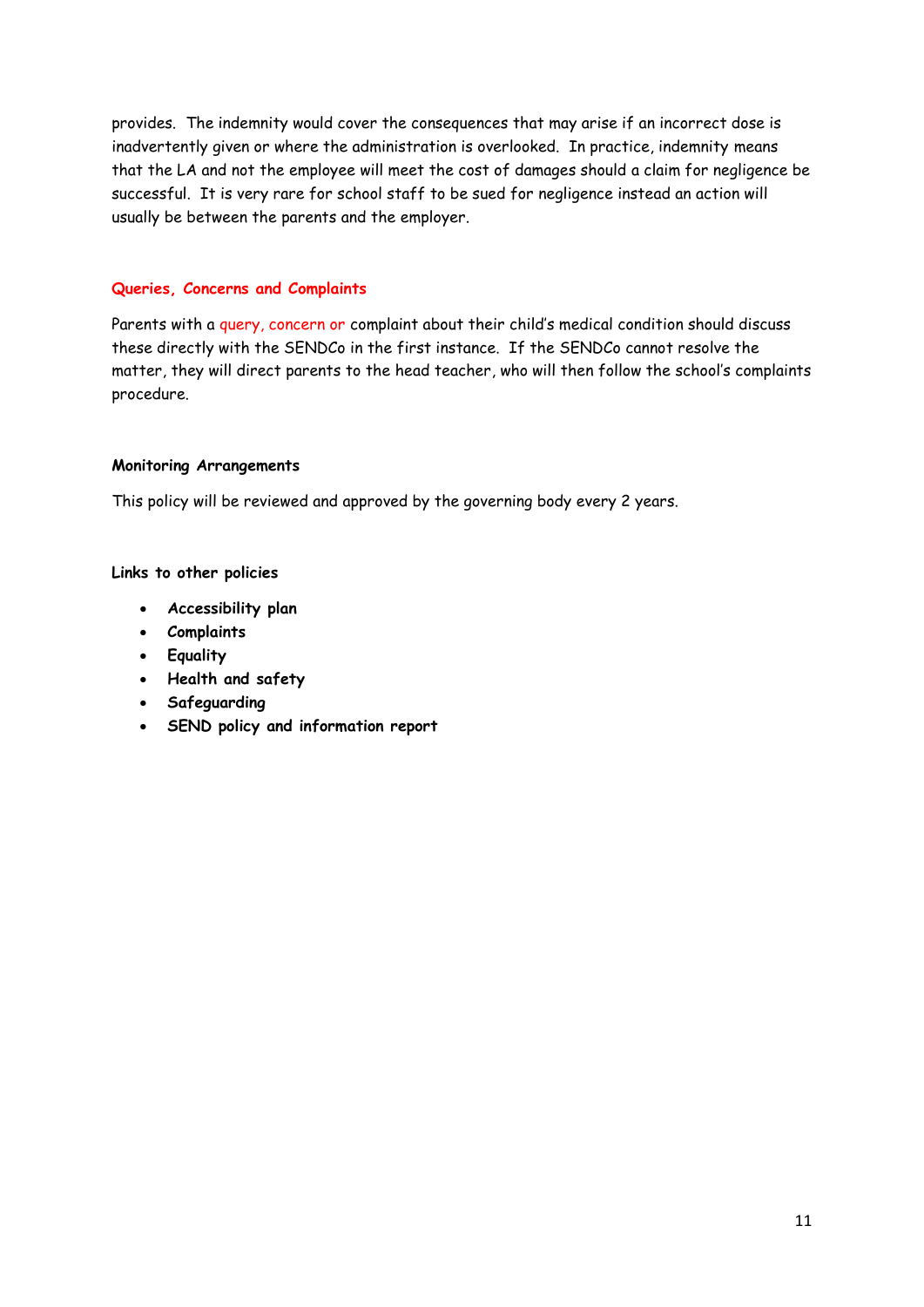

# **Request for School to Administer Medication**

**To be completed by parents if they wish the school to administer medication** the school will not give your child medicine unless you complete and sign this or and the Headteacher has agreed that school staff can administer this type of medication.

#### **DETAILS OF PUPIL**

| Surname                                                                                    |       |  |
|--------------------------------------------------------------------------------------------|-------|--|
| Forename                                                                                   |       |  |
| Date of Birth                                                                              | Class |  |
| Condition or illness                                                                       |       |  |
| $\mathbf{M}$ $\mathbf{P}$ $\mathbf{N}$ $\mathbf{P}$ $\mathbf{A}$ $\mathbf{M}$ $\mathbf{N}$ |       |  |

#### **MEDICATION**

| Name/type of medication (as<br>described on the container |  |
|-----------------------------------------------------------|--|
| For how long will your child take<br>this medication      |  |
| Date dispensed                                            |  |

#### **Full direction for use:**

| Dosage and method                  |  |
|------------------------------------|--|
| Timing                             |  |
| Special precautions                |  |
| Side effects                       |  |
| Self-administration                |  |
| Procedures to take in an emergency |  |
|                                    |  |

#### **CONTACT DETAILS**

| Name:                  | Daytime telephone number: |
|------------------------|---------------------------|
| Relationship to pupil: |                           |

I understand that I must deliver the medicine personally to the agreed member of staff/ school office and accept that the school is not obliged to undertake this service.

Signature………………………………………………………………………………. Date …………………………………………………………

Relationship to pupil: ………………………………………………………………………………………………………………………………………..

Administered

| Date | Time | Initials | Date | Time | Initials | Date | Time | Initials | Date | Time | Initials |
|------|------|----------|------|------|----------|------|------|----------|------|------|----------|
|      |      |          |      |      |          |      |      |          |      |      |          |
|      |      |          |      |      |          |      |      |          |      |      |          |
| Date | Time | Initials | Date | Time | Initials | Date | Time | Initials | Date | Time | Initials |
|      |      |          |      |      |          |      |      |          |      |      |          |
|      |      |          |      |      |          |      |      |          |      |      |          |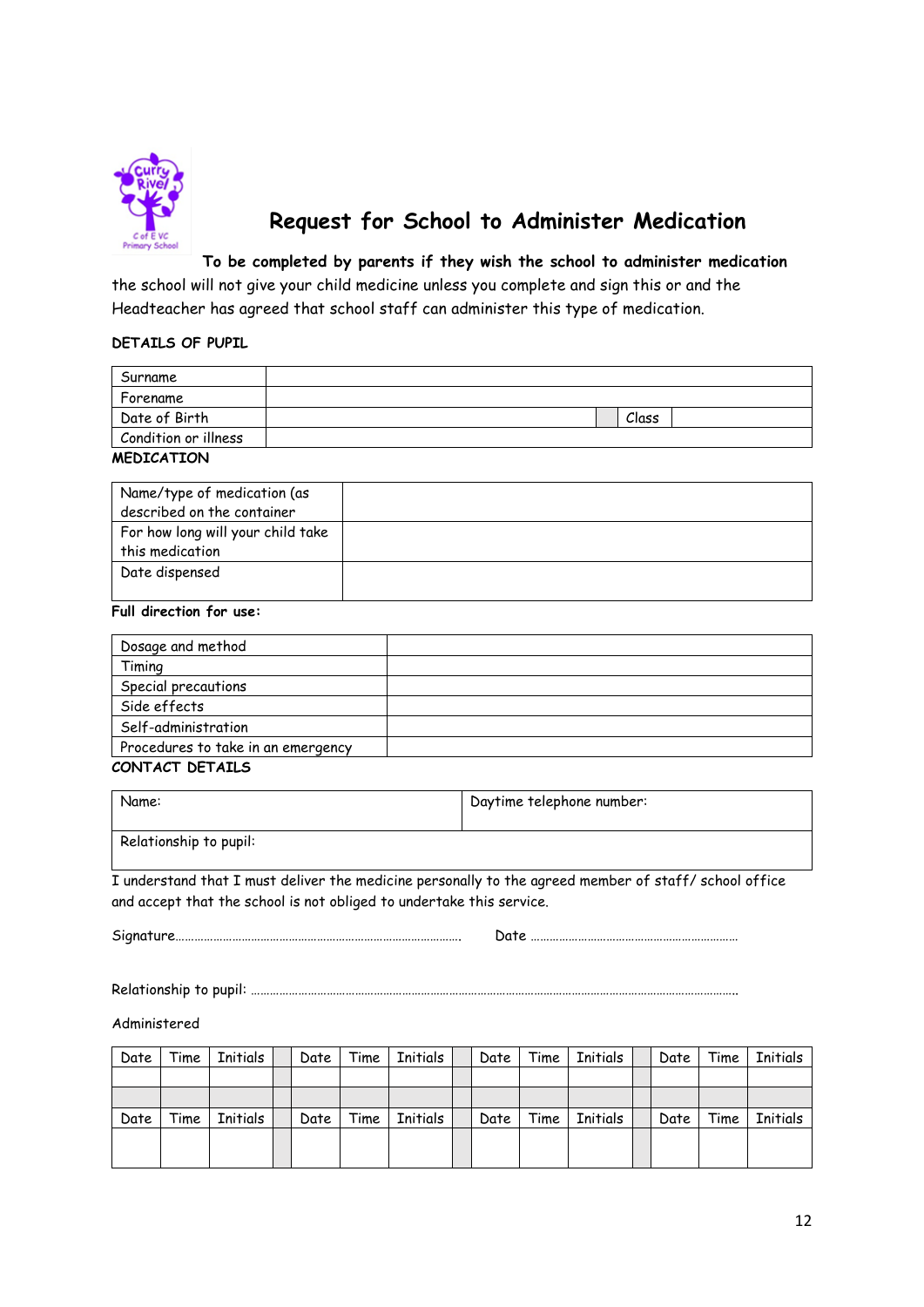

# **Individual Health Care Plan for a Pupil with a Medical Need**

 **Plan Number**

| Name:          | Photo |
|----------------|-------|
| Address:       |       |
|                |       |
|                |       |
| Date of Birth: |       |

| Condition: |              |
|------------|--------------|
| Date:      | Review date: |

| Name of school | Class | Year group |
|----------------|-------|------------|
|                |       |            |

**Contact information**

| Family contact 1       | Family contact 2       |
|------------------------|------------------------|
| Name:                  | Name:                  |
|                        |                        |
| Phone numbers          | Phone numbers          |
| Work:                  | Work:                  |
| Home:                  | Home:                  |
| Mobile:                | Mobile:                |
| Relationship to pupil: | Relationship to pupil: |
|                        |                        |
|                        |                        |

**Describe condition and give details of pupil's individual symptoms:**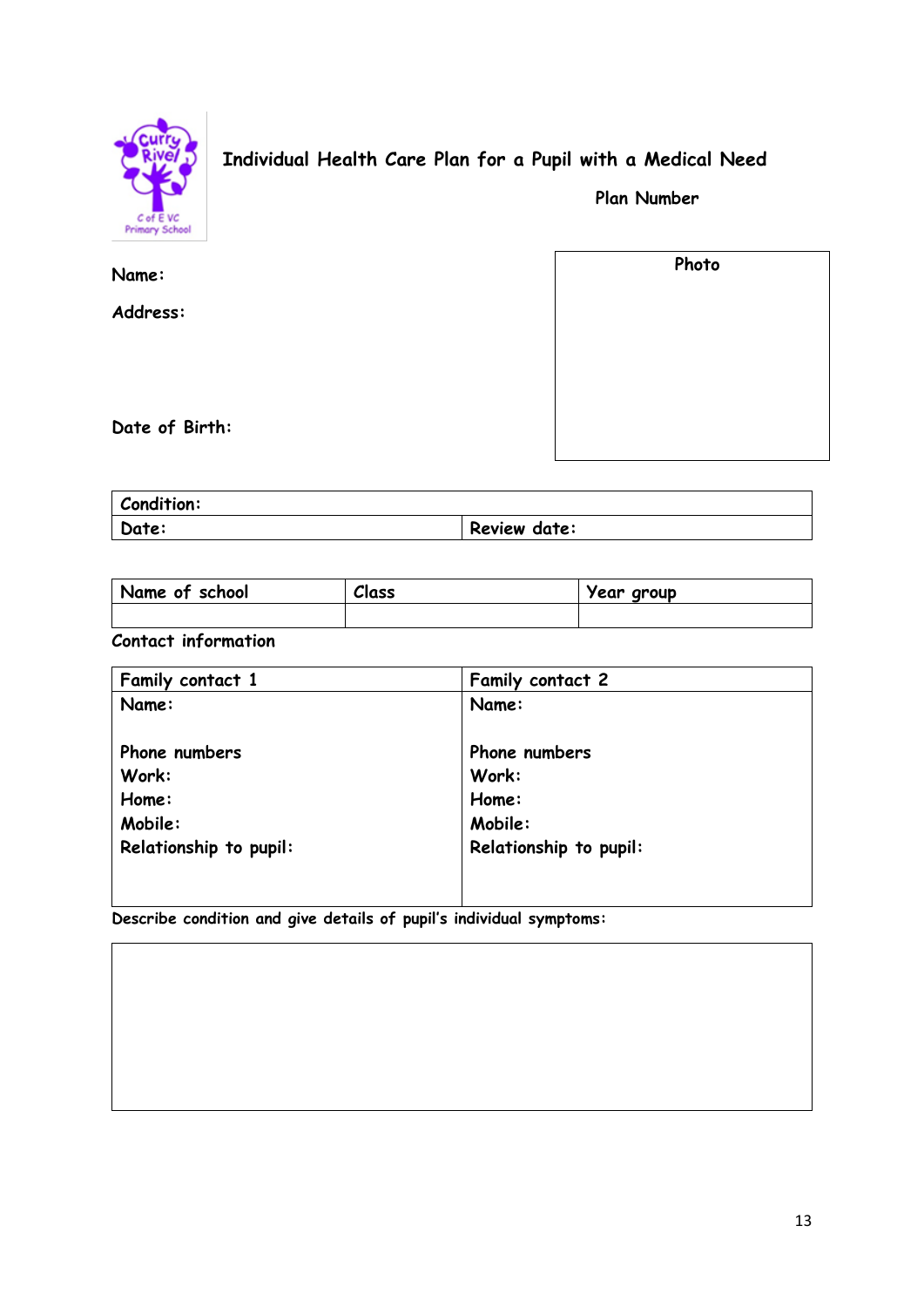**Daily care requirements:**

**Describe what constitutes an emergency for the pupil and the actions to be taken if this occurs:**

**Follow up care:**

**Who is responsible in an emergency (state if different on offsite activities:**

**Additional information – child's/ young person's wishes regarding their care:**

**Additional information – parent's wishes:**

**Staff trained to deal with child's condition:**

| Name | Job title | <b>Training date</b> |
|------|-----------|----------------------|
|      |           |                      |

**Form circulated to: Admin team, pupil file, Class Teacher, TA, Class medical folder, SENDCo, Parents**

**Date: ……………………………………………………………………… Review date: …………………………………………………..**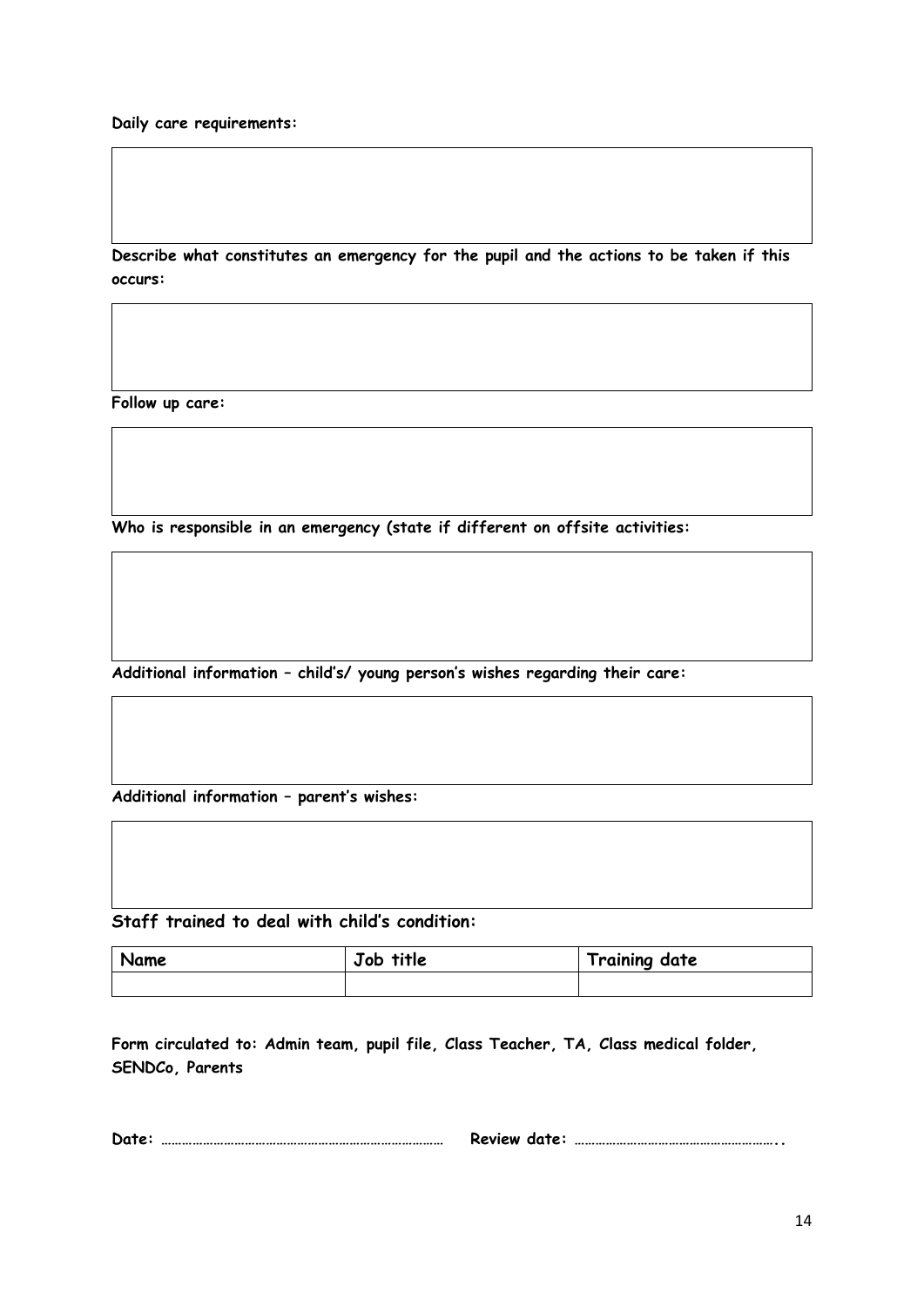

# **Emergency Planning**

Request for an ambulance to:

# **Dial 999, ask for an ambulance and be ready with the following information:**

- **1)** Your telephone number: 01458 251404 (or off site mobile number if appropriate)
- 2) Give your location as follows: Curry Rivel Church of England Primary School Church Street Curry Rivel Langport Somerset TA10 0HD

(location address and postcode if away from the school site)

- 3) Give your EXACT location (for example within the school building)
- 4) Give your full name:
- 5) Give a brief description of the pupil's symptoms:
- 6) Inform the ambulance control of the best entrance and if possible state the member of staff who will met them and take them to the exact location. Location of entrance:

# **Speak clearly and slowly and be ready to repeat information if asked**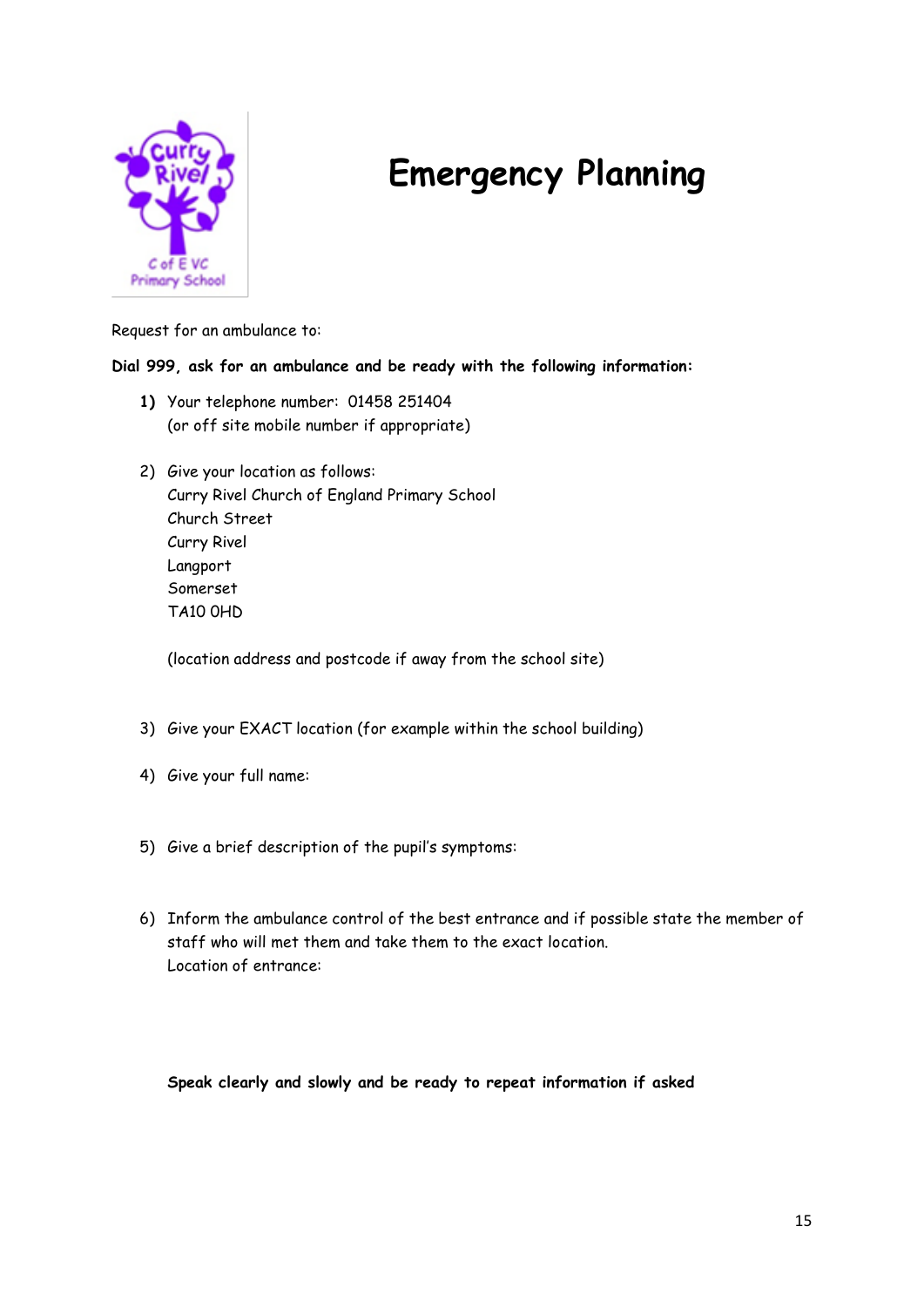

# **Record of medication administered in school**

| Name:    |  |  |
|----------|--|--|
| Address: |  |  |

| Date                                       |  |  |  |
|--------------------------------------------|--|--|--|
| Name of<br>medication                      |  |  |  |
| Time                                       |  |  |  |
|                                            |  |  |  |
| Dose given                                 |  |  |  |
| Any<br>reactions                           |  |  |  |
| Signature of<br>staff giving<br>medication |  |  |  |
| Signature of<br>witness                    |  |  |  |

**All medication must be given must be witnessed by a second member of staff**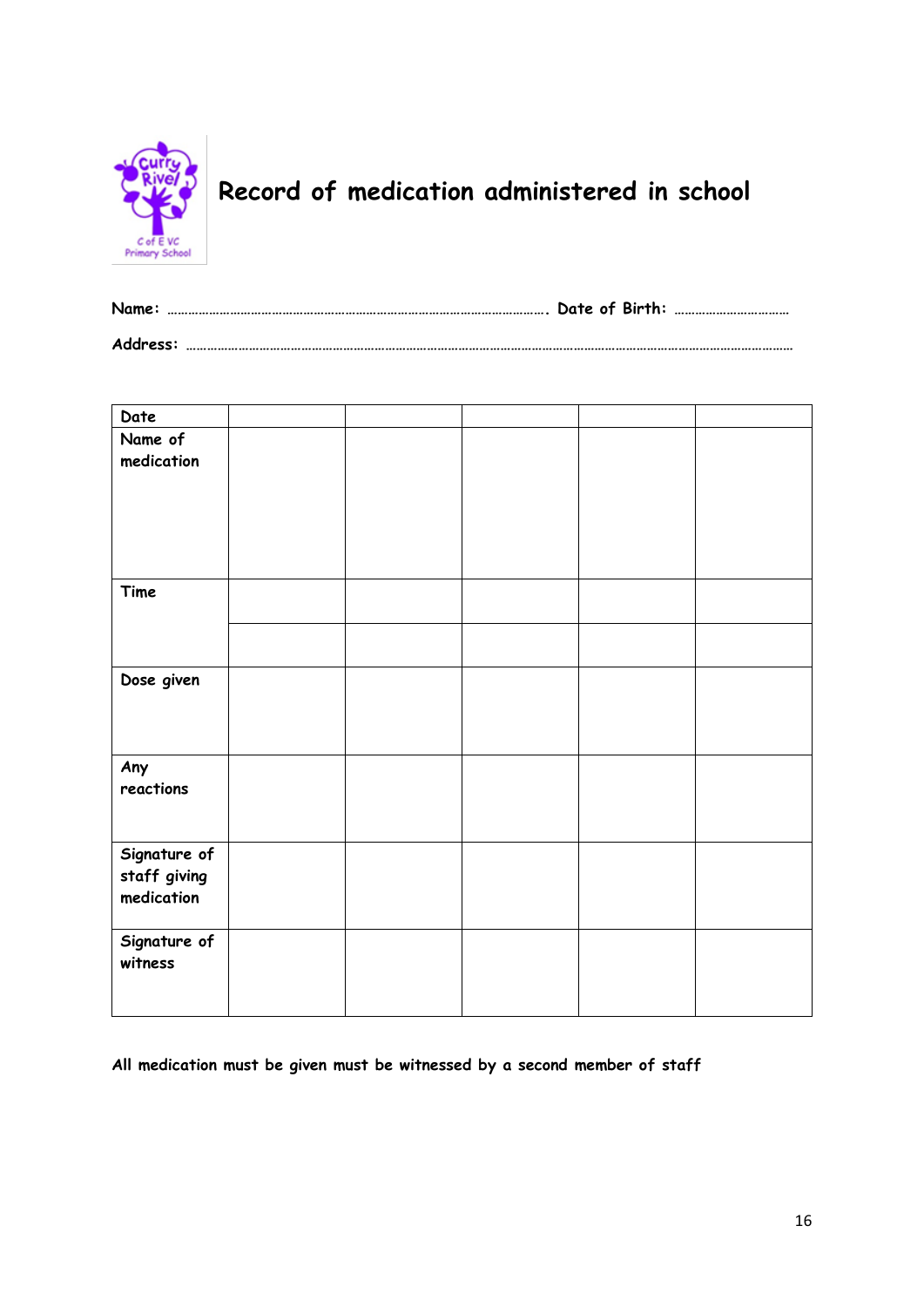

# **Record of handover and return of medication**

**Name and signature of person responsible for the care of the medication at school:** 

**………………………………………………………………………………………………………………………………………………………..**

**Name and signature of parent/carer responsible for handing over medication and to whom any unused medication is to be returned:** 

| Date | Name of medication | Signature of<br>parent/carer<br>receiving medication | Signature of person<br>returning medication<br>to parent/carer |
|------|--------------------|------------------------------------------------------|----------------------------------------------------------------|
|      |                    |                                                      |                                                                |
|      |                    |                                                      |                                                                |
|      |                    |                                                      |                                                                |
|      |                    |                                                      |                                                                |
|      |                    |                                                      |                                                                |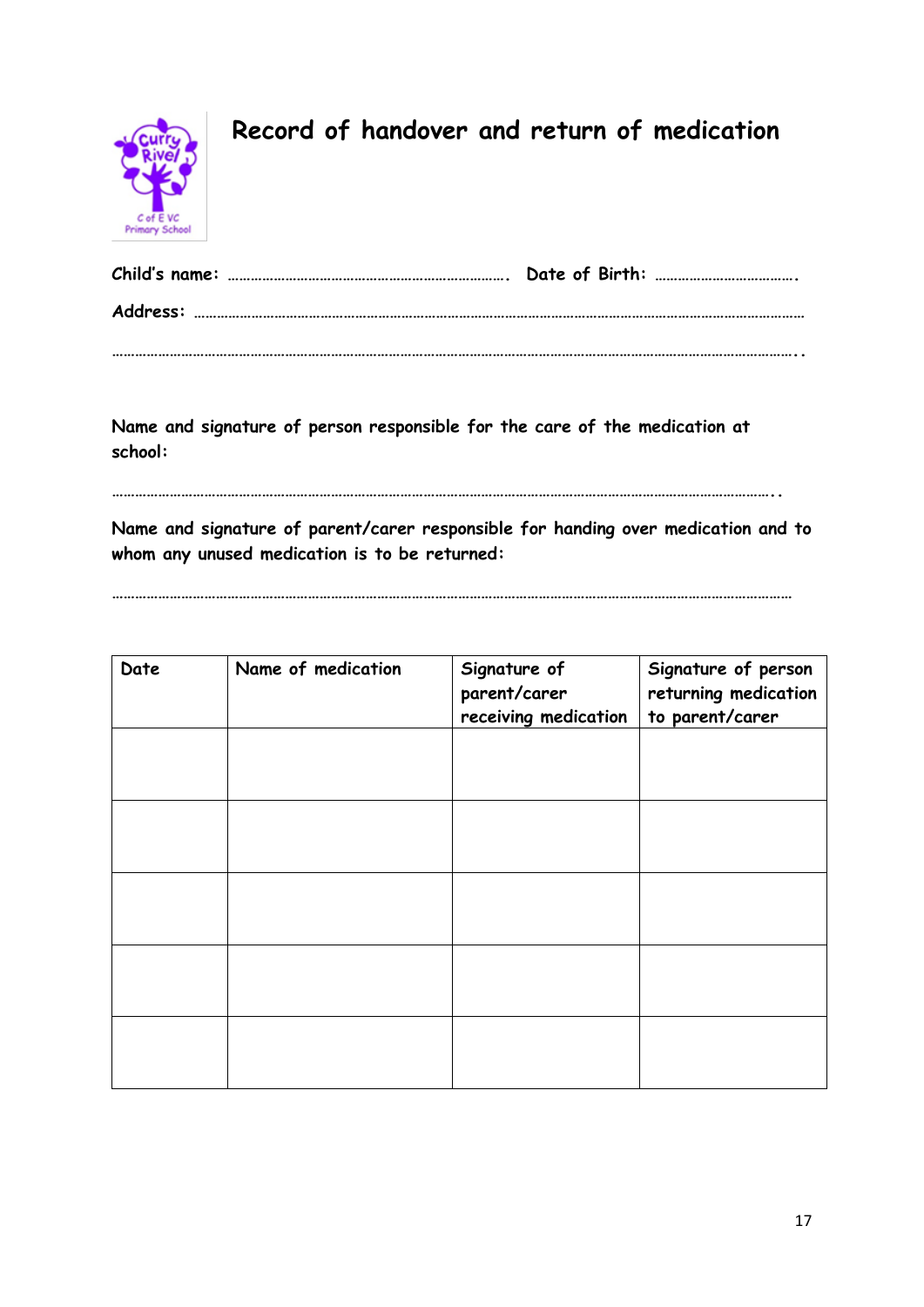# **Consent for Medical Needs register and display of medical information**

**Please return to the school office**

**Name of Child:** 

I understand that my child's name is listed on the medical needs register at Curry Rivel Primary School.

I will inform the school of any changes to my child's medical needs and/or medication

I know who to contact at school if I have concerns about my child.

I give consent for my child's name, photograph and a brief outline of their medical needs to be displayed confidentially in the staffroom.

| Name   |  |
|--------|--|
| Signed |  |
| Date   |  |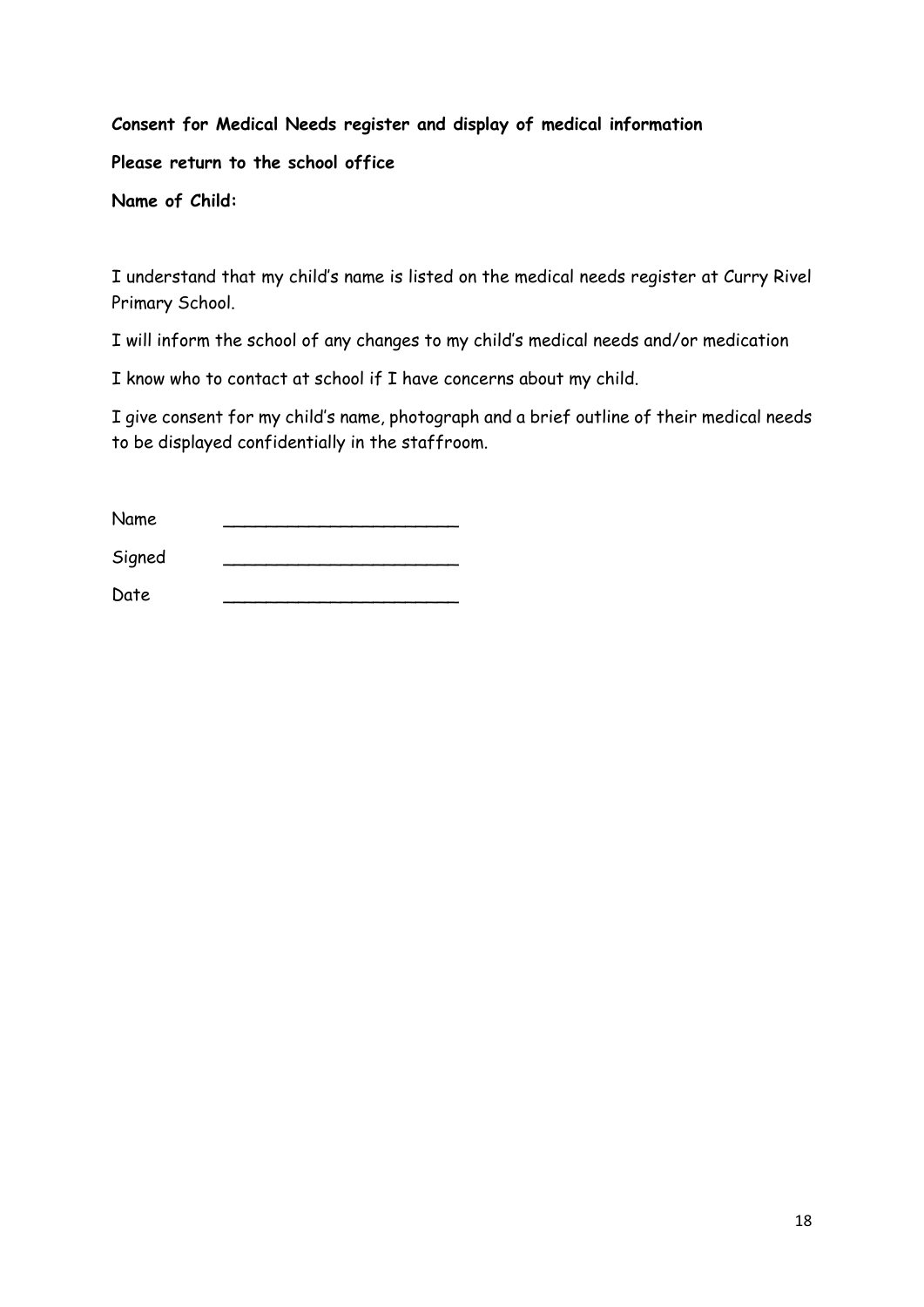Appendix 1



# **Anaphylaxis at School**

There are many hundreds of children in the nation's schools who are at risk of anaphylaxis. The vast majority of children with anaphylaxis are happily accommodated in mainstream schools, thanks to good communication and consensus between parents, schools, teachers, doctors and education authorities.

The following information is intended to assist schools who face the challenge of managing a child at risk of anaphylaxis. It is based on the good practice that exists in many schools around the country.

# **What is Anaphylaxis?**

Anaphylaxis is an acute, severe allergic reaction needing immediate medical attention. It can be triggered by a variety of allergens, the most common of which are foods (especially peanuts, nuts, eggs, cow's milk, shellfish), certain drugs such as penicillin and the venom of stinging insects (such as bees, wasps or hornets).

In its most severe form, the condition is life threatening.

**Symptoms (**Not all of these symptoms need to be present at the same time).

Symptoms, which usually occur within minutes of exposure to the causative agent, may include the following:

- Itching or a strange metallic taste in the mouth
- Swelling of the throat and tongue
- Difficulty in swallowing
- Hives anywhere on the body
- Generalised flushing of the skin
- Abdominal cramps and nausea
- Increased heart rate
- Sudden feeling of weakness or floppiness
- Sense of doom
- Difficulty in breathing due to severe asthma or throat swelling
- Collapse and unconsciousness

# **Medication**

When a child is at risk of anaphylaxis, the treating doctor will prescribe medication for use in the event of an allergic reaction. These may include antihistamines, an adrenaline inhaler or an adrenaline injection. The adrenaline injections that are most commonly prescribed are the 'Epipen' and the 'Anapen'. These devices are preloaded and simple to administer. Usually two Epipens are prescribed (to be kept in the classroom and office for easy access to the hall)

# **Day-to-Day Measures**

Day-to-day measures are needed for food management; awareness of the child's needs in relation to the menu, individual meal requirements and snacks in school.

School staff liaise with the catering supervisor to ensure they are fully aware of the child's particular requirements. The catering company may require additional medical information. Appropriate arrangements for outdoor activities and school trips should be discussed in advance by parents and the school. Cookery and science experiments with food may present difficulties for a child at risk of anaphylaxis. Suitable alternatives can usually be agreed. It is essential that school staff discuss any plans with parents well in advance. **999 must be called following an attack**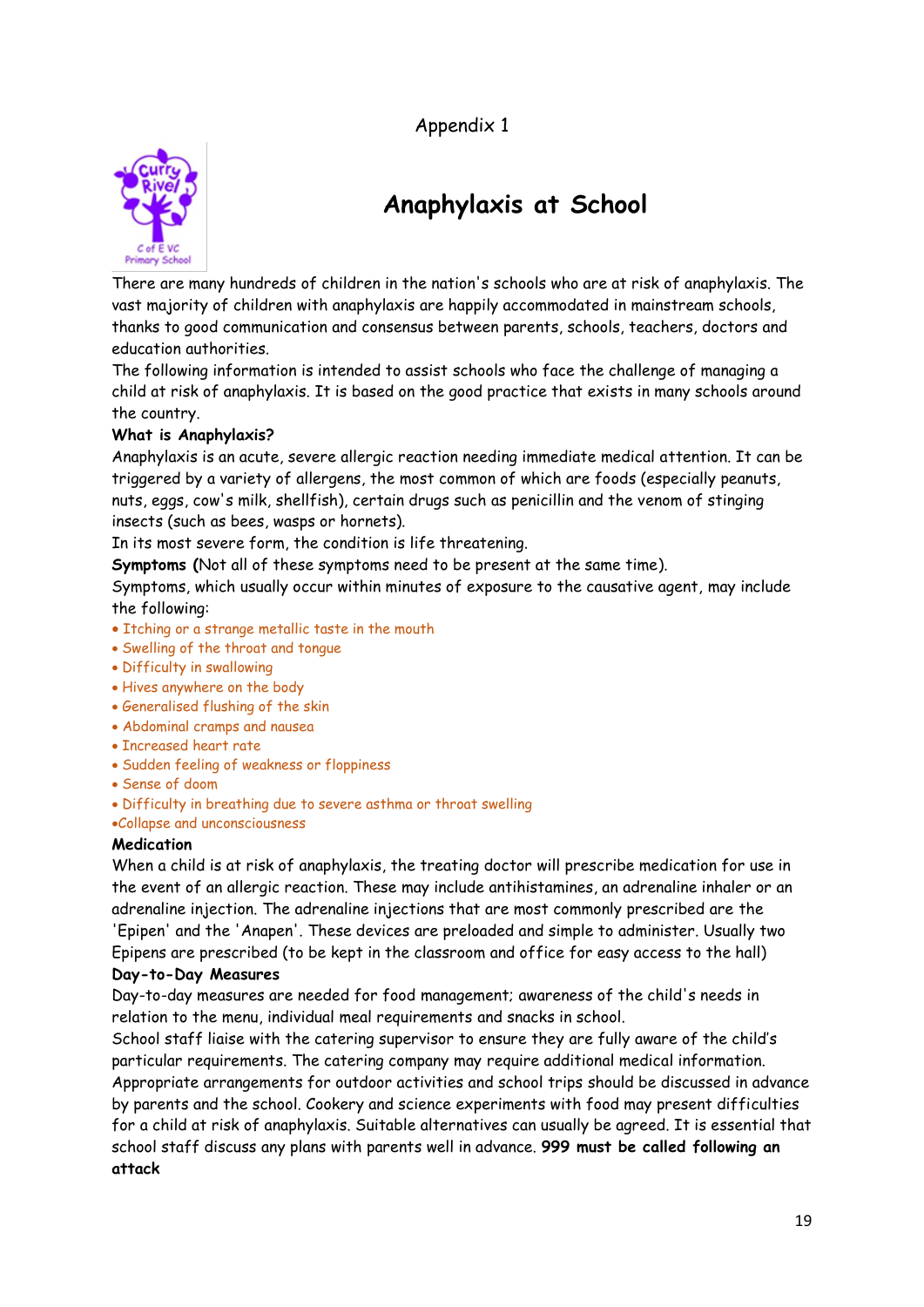Appendix 2



# Asthma at School

#### **What is Asthma?**

Asthma, which is sometimes described as wheezing, causes the airways in the lungs to narrow, making it difficult to breathe. Sudden narrowing produces what is usually called an attack of asthma. Lesser or more persistent narrowing leads to less dramatic, but more frequent symptoms. People with asthma have airways which are persistently inflamed (red and swollen) and therefore very sensitive to a variety of common stimuli. Asthma is not an infectious, nervous or psychological condition, although stress may sometimes make symptoms worse. Inflamed airways are quick to react to certain triggers (irritants) that do not affect other children without asthma.

Some common triggers are:

Viral infections (especially common colds)

Allergies (for example grass pollen, house-dust mites and furry or feathery animals) Exercise

Cold weather, strong winds or sudden changes in temperature

Excitement or prolonged laughing or crying

Fumes and strong smells such as glue, paint, and tobacco smoke and 'fresh air' aerosol sprays Cigarette smoke. Certain substances which do not affect other people can cause symptoms to develop in those with asthma. As the substance does not affect most others, it is described as an allergen.

The following are some common allergens:

House-dust mites which live in soft furnishings, carpets and beds

Furry or feathery animals

# Grass pollen

In rare cases, foods like peanuts, milk and eggs. Other allergic symptoms include itching and redness of the skin (eczema), watery eyes (allergic conjunctivitis) and a runny nose or sneezing (hayfever, allergic rhinitis). These symptoms can occur with or without the symptoms of asthma. **How Asthma Affects Children** 

Children with asthma may have episodes (attacks) of breathlessness and coughing, and sometimes wheezing or whistling noises can be heard coming from the chest. They feel a 'tightness' inside their chest, which can be frightening and may cause great difficulty in breathing. Individual children are affected by their asthma in different ways. One child may occasionally experience minor coughing bouts and breathlessness, while another is unable to participate in games and is sometimes forced to stay off school. Sometimes a cough can be the only symptom of asthma.

# **Avoiding Attacks of Asthma**

The use of modern treatments will help to avoid the symptoms of asthma, but it is important for individuals to be aware of their triggers so that they can avoid them or take precautions. Grass pollen can cause attacks from about late May to the end of July and children who are allergic to pollen may need to keep clear of flowering grass.

Do not keep furry or feathery animals such as gerbils or hamsters in the classroom. Certain school pets can trigger a child's asthma.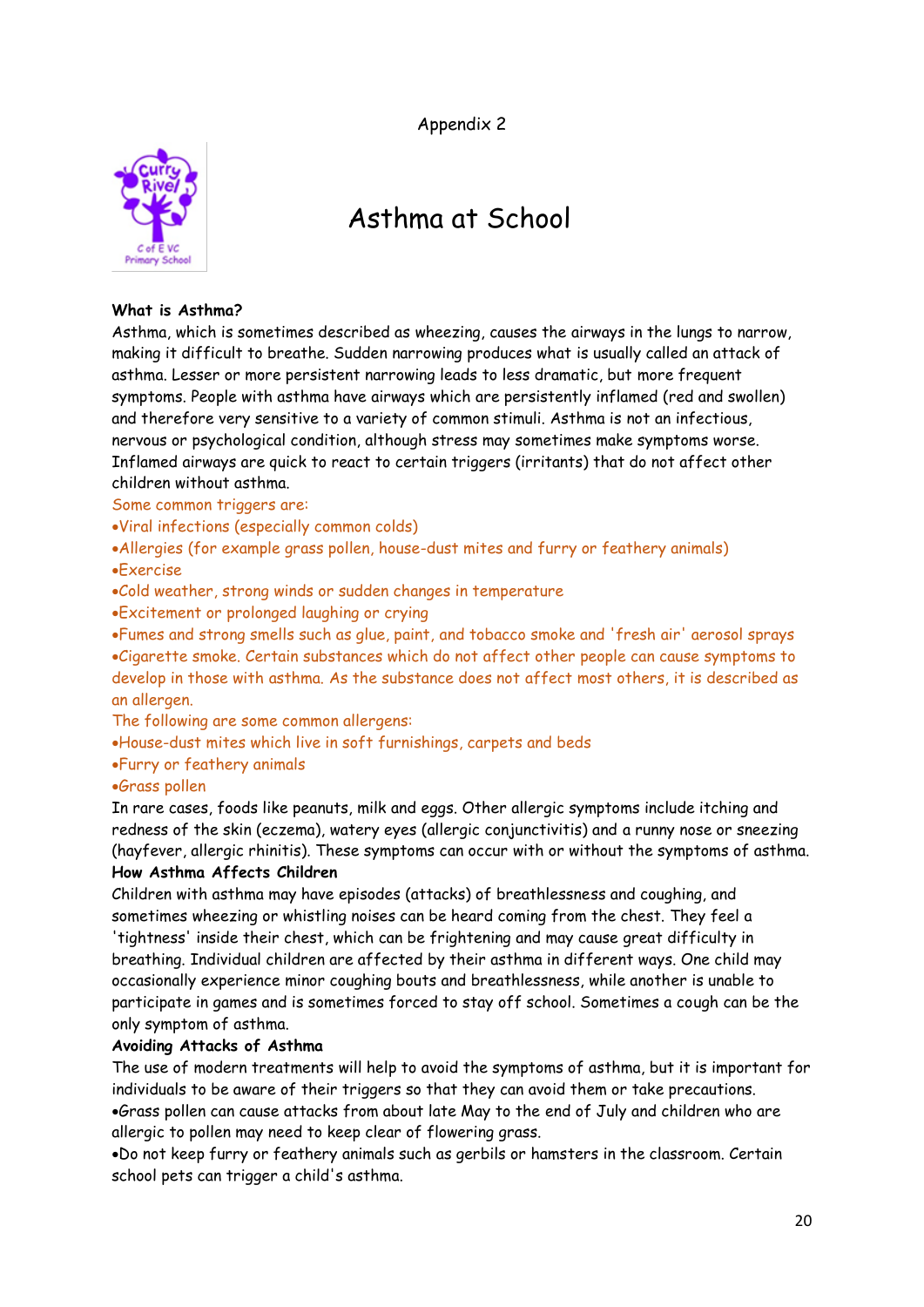Fumes from science experiments can provoke symptoms.

Food allergy is rare, but if the doctor asks a child to avoid certain foods it is important to follow this advice and not regard it as a 'food fad'.

# **Preventers**

These medicines are usually taken twice daily outside school hours to make the airways less sensitive to the triggers. Generally speaking, preventers come in brown, orange, red and sometimes white inhalers. Preventers are rarely taken during school hours.

# **Relievers**

These medicines, sometimes called bronchodilators, quickly open up the narrowed airways and help the child's breathing difficulties. It is this inhaler a child needs immediately at the onset of an attack so it should never be locked away but always be accessible.

# **Methods of Taking Asthma Medicines**

Currently, the best way of taking asthma medicines is to inhale them. Children need to use their inhalers properly to ensure that the correct does of medicine reaches their lungs. Many children need to use a large plastic chamber called a spacer, into which the aerosol spray is released. Some children use a dry-powder device and many find this easier to take than an aerosol. If you think that a child is having problems with taking his or her medication correctly, please let the parents know.

# **How to help during the attack**

Children with asthma learn from their past experience of attacks; they usually know just what to do and will probably carry the correct emergency treatment. Because asthma varies from child to child, it is impossible to give rules that suit everyone; however, the following guidelines may be helpful:

1. Taking the Reliever

Ensure that the reliever medicine is taken promptly and properly. A reliever inhaler (usually blue) should quickly open up narrowed air passages; try to make sure it is inhaled correctly. Preventer medicine is of no use during an attack; it should be used only if the child is due to take it.

# 2. Stay Calm

Attacks can be frightening, so stay calm and do things quietly and efficiently. Listen carefully to what the child is saying and what he or she wants, the child has probably been through it before. Try tactfully to take the child's mind off the attack. It is very comforting to have a hand to hold but do not put your arm around the child's shoulder as this is restrictive.

# 3. Breathing

In an attack, people tend to take quick, shallow breaths, so encourage the child to try to breathe slowly and deeply. Most people find it easier to sit fairly upright or leaning forwards slightly. They may want to rest their hands on their knees to support their chest. They must not lie flat on their back. In addition, loosen tight clothing around the neck and offer the child a drink of warm water as the mouth becomes dry with rapid breathing.

# 4.Call an Ambulance

An ambulance should be called urgently if any of these apply:

The reliever has no effect after five to ten minutes

- The child is either distressed or unable to talk
- The child is getting exhausted.
- You have any doubts at all about the child's condition

Repeat doses of reliever as needed (every few minutes if necessary until it takes effect) After the Attack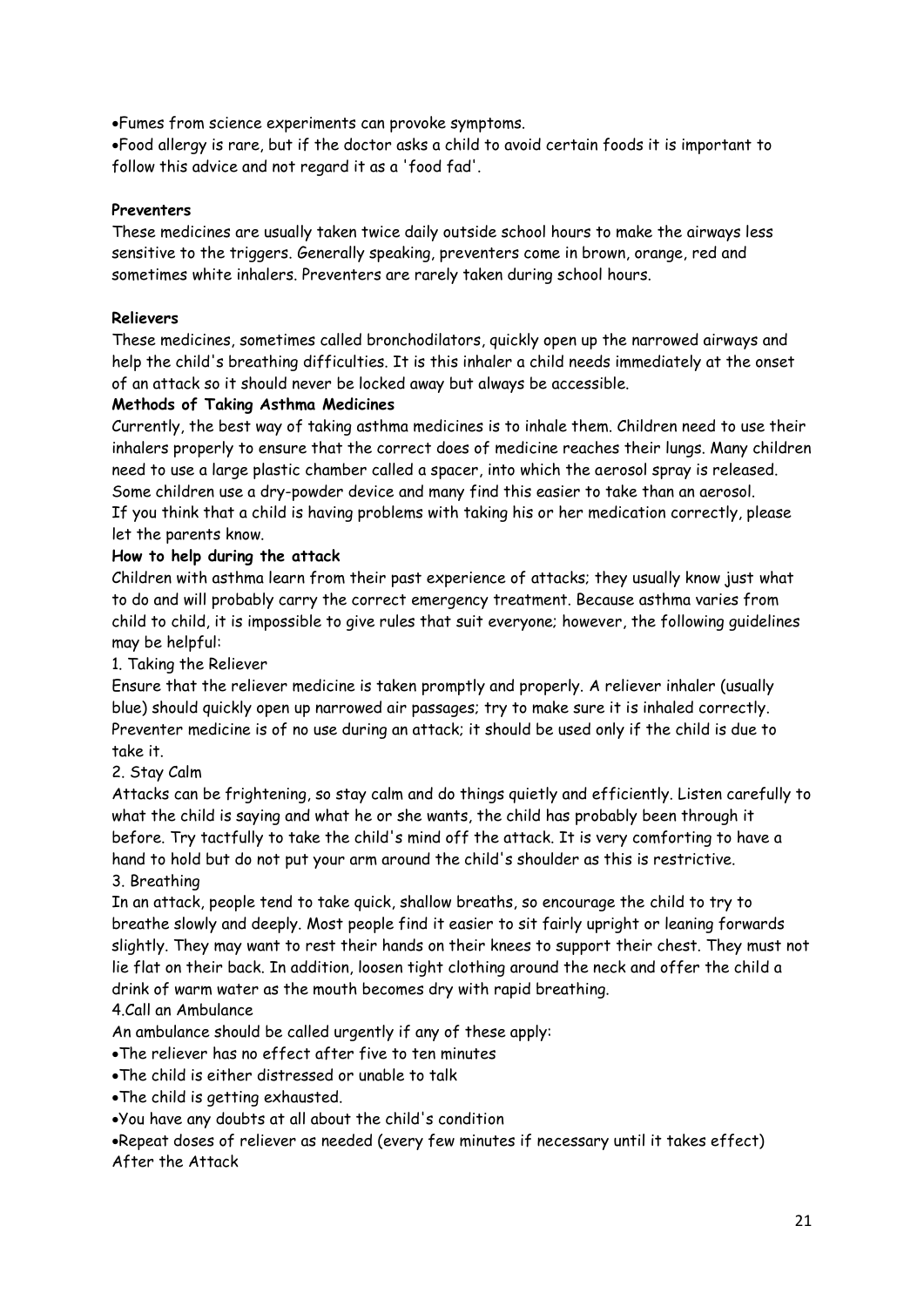Minor attacks should not interrupt a child's concentration and involvement in school activities. As soon as the attack is over, encourage the child to continue as normal.

Curry Rivel Church of England Primary School

Welcomes all pupils with asthma

Will encourage and help children with asthma to participate fully in all aspects of school life Recognises that asthma is an important condition affecting many school children

Recognises that immediate access to reliever inhalers is vital

When planning activities such as PE/School Trips etc. will ensure that either the medication is carried by the child, or if children are too young, teachers will carry the reliever with them. Will do all it can to make sure that the school environment is favourable to children with asthma

Will ensure that other children understand asthma so that they can support their friends and so that children with asthma can avoid the stigma sometimes attached to this chronic condition Has a clear understanding of what to do in the event of a child having an asthma attack Will work in partnership with parents, school governors, health professionals, school staff and children to ensure the successful implementation of a school asthma policy.

All staff should read and be aware of our school Asthma Policy 2018-2019. Our policy includes copies of porforma's to be used as well as a copy of the asthma card used in school.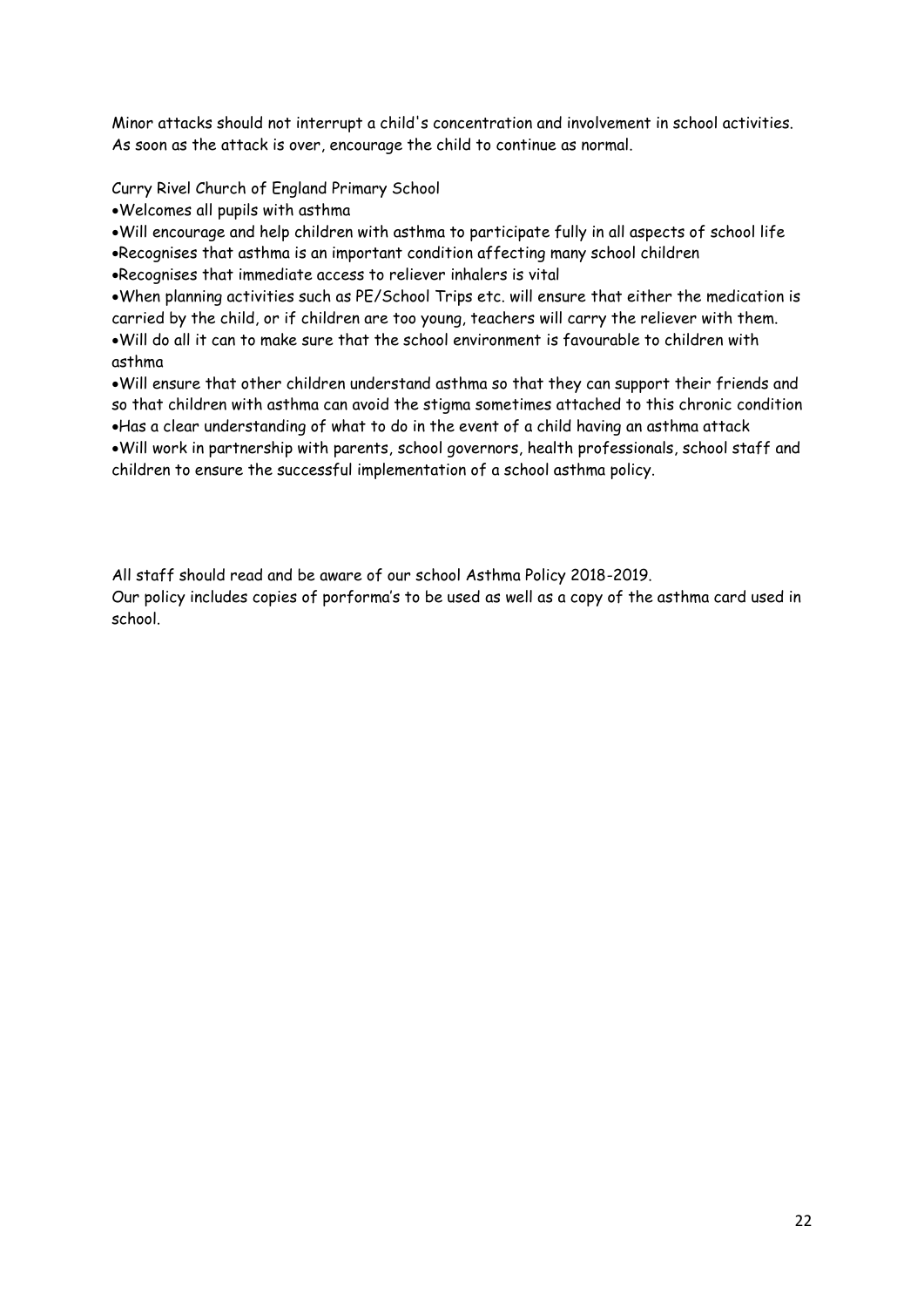Appendix 3



# Epilepsy at School

About one in 100 children have epilepsy. In the UK around 80% live a normal life with medication, keeping their epilepsy under control.

# **What is Epilepsy?**

Epilepsy is 'repeated seizures of primal cerebal origin'. This medical definition simply means that someone with epilepsy has a tendency to experience seizures, which originate in the brain.

# **Communications**

The disability due to epilepsy can be substantially reduced if there is good communication between professionals, parent, the child with epilepsy and school friends. A free interchange between teachers, parent and carers is essential and parents should not be reluctant to disclose and discuss their child's epilepsy. Teachers need to know more than that a particular child 'has epilepsy', this fact alone is inadequate for correct understanding and supportive care. Detailed information will be recorded on an individual health care plan for the pupil. This will detail description of the seizures and their frequency, the normal speed of recovery, the most appropriate management for that child, any treatment and possible side effects etc.

#### **Taking Risks**

The presence of any disability in a child may alter the normal dynamics in a family, and lead to the child being over-protected. Whereas this is an understandable reaction, particularly if the seizures are accompanied by injury, it is often harmful in the long run and may lead to inappropriate behaviour and an over-dependence on the parents. In addition, parents and teachers may try to protect the child from stress if this is felt to precipitate seizures. A more productive approach is to teach the child the skills necessary to cope with stress, which is an inevitable part of everyday life. Concern about safety may also lead to a child being barred from workshops, science labs and sporting activities. Blanket restrictions on all children with epilepsy are unacceptable and the risks to each child must be assessed individually on the basis of accurate knowledge of that child's epilepsy (information from Health Care Plan and discussions with parents).

Epilepsy manifests itself differently in people. If the seizures are completely controlled or only occur during sleep, then no restrictions are needed. Even if seizures occur during the day, almost all activities, including swimming and climbing can be undertaken providing the risks have been assessed and adequate supervision is in place. The vast majority of children with epilepsy can watch television and use VDU's quite safely. However, it is essential to find out from parents/doctor etc. if the child is known to be sensitive to flashing lights. This should be discussed at the early stage when the Individual Health Care Plan is being drawn up.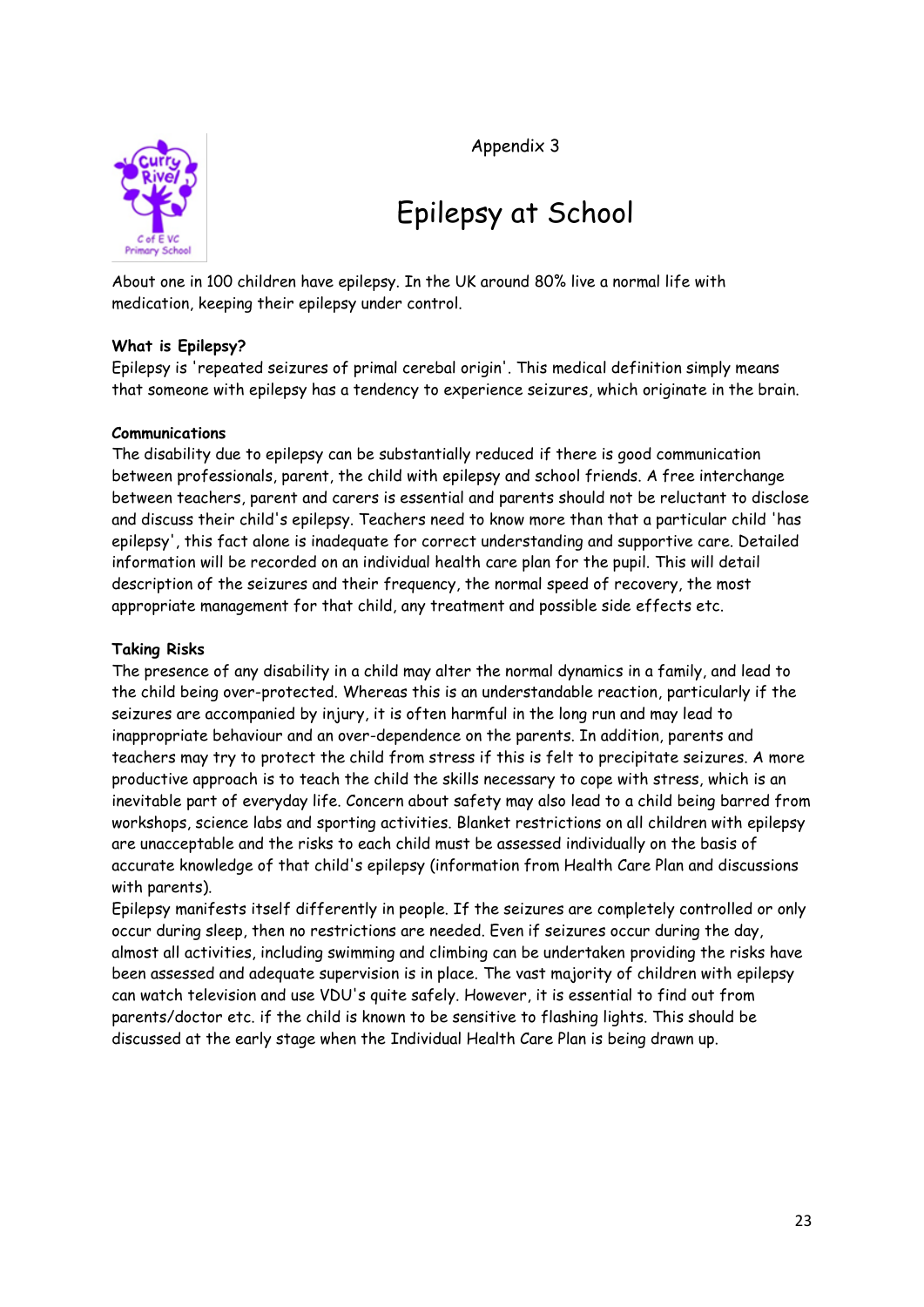# **What To Do During A Seizure**

Seizures can be frightening to watch, but the child having the seizure is not in pain and will have little or no memory of what has happened.

Prevent others from crowding around

Put something soft under the child's head (eg. Jacket or cardigan) to prevent injury

Only move the child if he/she is in a dangerous place such as the top of a flight of stairs or in the road

Remove any objects/equipment that the child is likely to bang into

Do not attempt to restrain the convulsive movements

Do not put anything in the child's mouth

Check there has been no injury

Roll the child if he/she is sick and place them in the recovery position

Stay with the child until he/she is fully recovered

Record how long the seizure has lasted. This can be communicated on to the parents/doctor and also importantly recorded in the pupil's Health Care Plan.

It is essential that the Health Care Plan is followed for each individual child.

Seizures can sometimes manifest in a different way when consciousness is not lost or when the muscles stiffen and the child falls to the ground.

Remember that the child may be confused for some time after the seizure and it is better to leave well alone than to keep offering help and have it rejected with what might be misunderstood as aggression.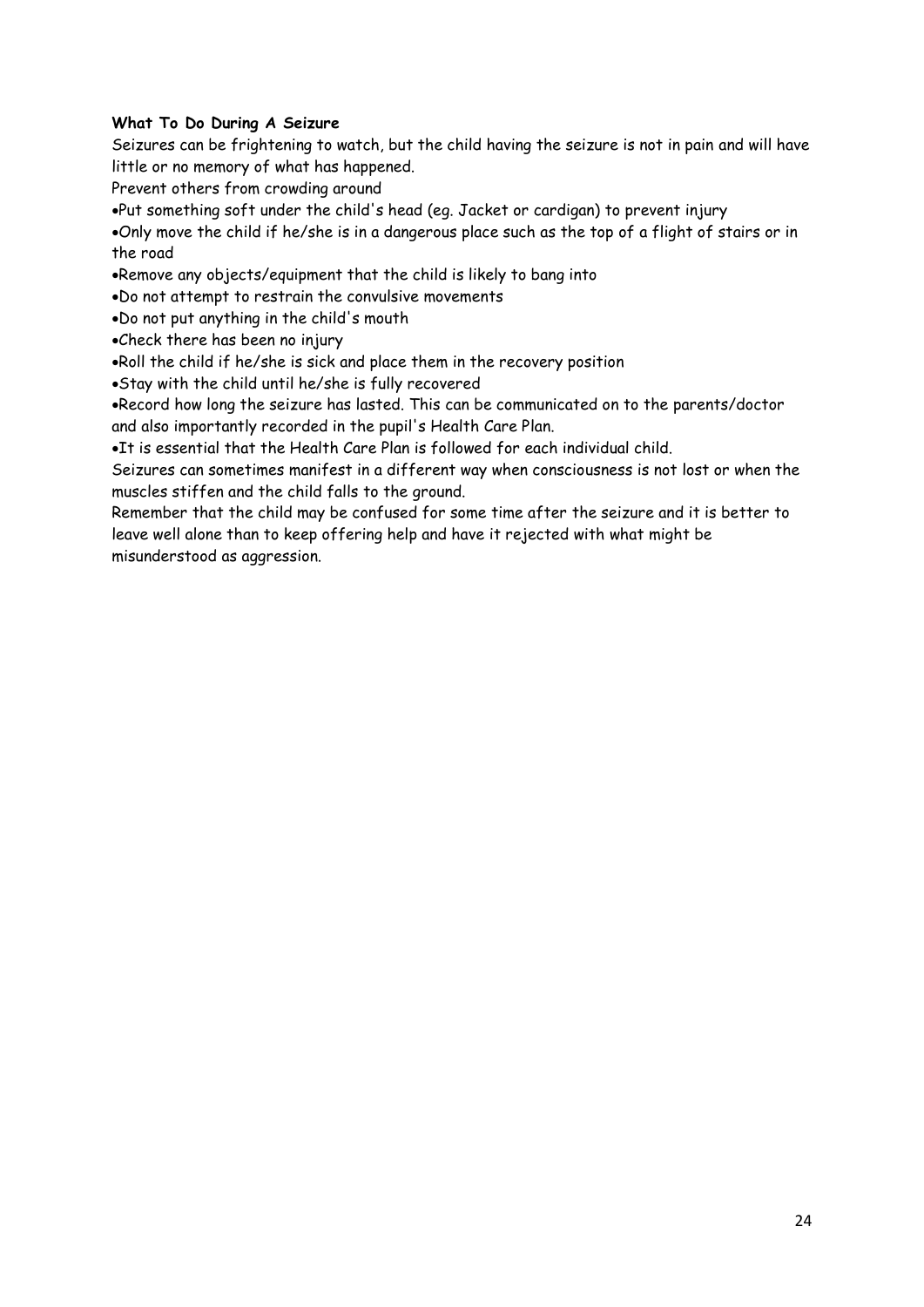

# Appendix 4 Diabetes at School

# **What is diabetes?**

One in 700 children of school age has diabetes. It is therefore likely that staff in schools will teach or supervise a child with the condition at some time.

Diabetes cannot be cured, but it can be treated effectively. Children with diabetes will have treatment consisting of:

- Insulin injections
- Appropriate diet

The aim of this treatment is to keep the blood glucose level close to the normal range so that the blood glucose is neither too high (hyperglycemia) nor too low (hypoglycemia).

# **Insulin Injections**

All children with diabetes will need injections ofinsulin. Insulin cannot be taken by mouth because it is destroyed by the digestive juices in the stomach.

In most cases, children will be on two injections of insulin a day. The injections will be taken at home, before breakfast and before the evening meal. When diabetes is newly diagnosed and the child and parents are learning how to do injections, they may take a little longer than expected in the mornings, this may mean that the child is occasionally late for school.

Some children will be taking more than two injections of insulin a day, in which case one of the injections may be taken at lunchtime. If a child needs to inject whilst at school, he or she will know how to do the injection without the help of an adult. If the child injects using a disposable syringe, the school must have a safe system of work on 'disposal of sharps'. Children with diabetes need to balance their insulin with the food they eat and their level of physical activity. Injections of insulin are given by means of a syringe or a pen device. The method used depends on the age of the child, the hospital he or she attends and the time since diagnosis. The injections of insulin will lower the blood glucose level and they need to be balanced with food intake. If the blood glucose level is high, the child may need to pass urine frequently. If this happens regularly, the parents should be informed. It is important that requests to visit the lavatory are allowed.

# **Diet**

An essential part of the treatment of diabetes is an appropriate diet. Food choices can help to keep the blood glucose level near normal. The diet recommended for people with diabetes is based on the healthy, varied diet recommended for the whole population. Meals should be based on starchy foods. Food choices should below in sugar and fat and high in fibre.

The child with diabetes will have been given guidance on food choices. These will be a balance of different foods, with particular attention being paid to carbohydrate foods, such as bread, rice, pasta, potatoes and cereals.

School staff should be mindful when giving any sweets/biscuits for rewards, special occasions etc and discuss this with parents first.

# **Snacks**

Most children with diabetes will also need snacks between meals and occasionally during class time. These could be cereal bars, fruit, crisps or biscuits. Please note the allergies within the school. It is important to allow the child to eat snacks without hindrance or fuss. It may be worthwhile explaining to the class why this needs to be done, to prevent problems with other children.